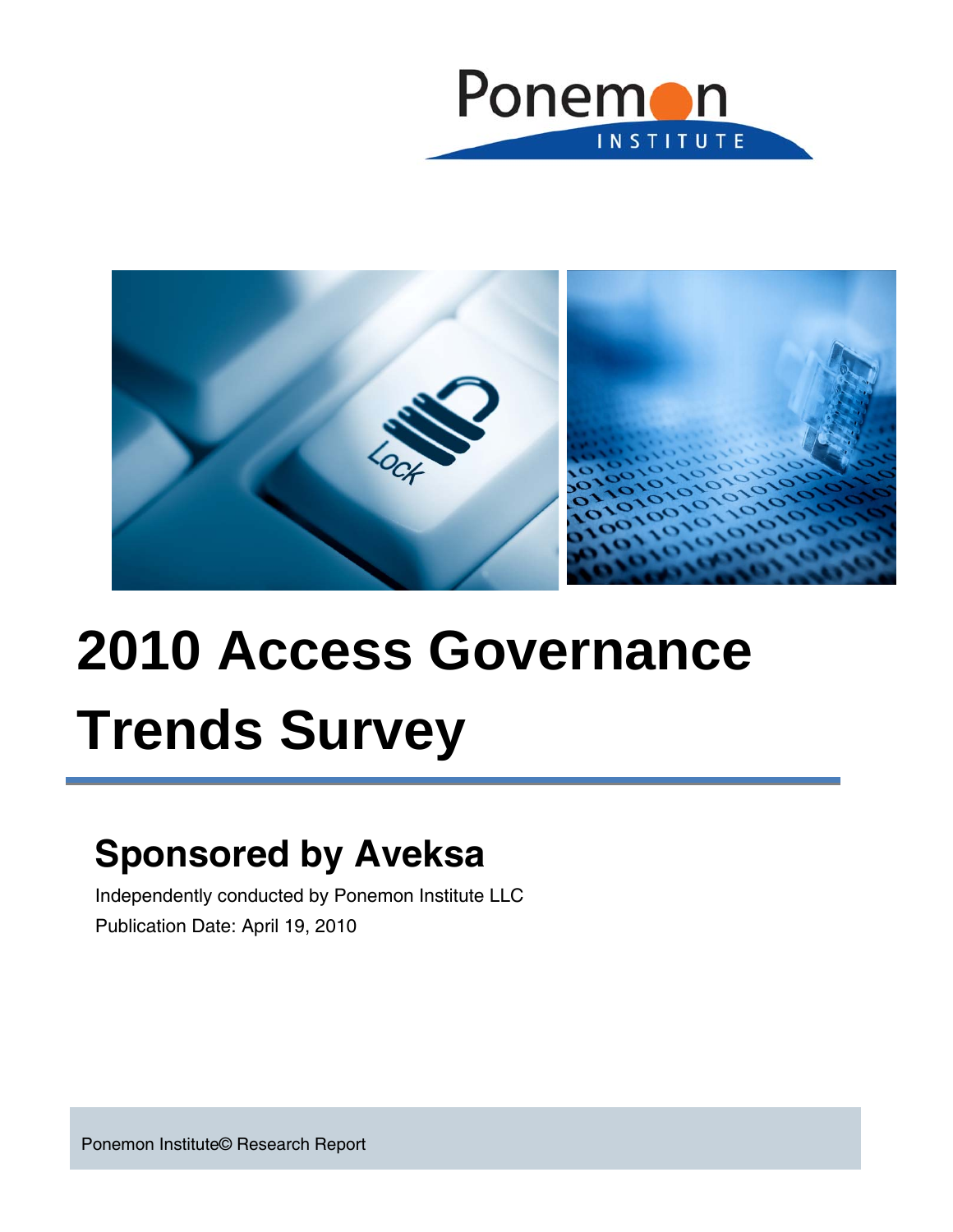#### **2010 Access Governance Trends Survey Study of IT Practitioners in Multinational Organizations Ponemon Institute, April 19, 2010**

#### **I. Executive Summary**

When employees, temporary employees, contractors and partners have inappropriate access to information resources – that is, access that violates security policies and regulations or that is inappropriate for their current jobs – companies are subject to serious compliance and business risks. To mitigate this risk, companies need a governance framework that helps to ensure access to corporate information resources is appropriate and avoids any misuse that could negatively impact their organization.

Aveksa and Ponemon Institute are pleased to present the results of the *2010 Access Governance Trends Survey*. This is the second study to examine access governance practices. In this study, we surveyed 728 experienced IT practitioners from U.S*.-*based multinational corporations and governmental organizations. The first access governance study was also sponsored by Aveksa and published in 2008.<sup>[1](#page-1-0)</sup>

The overall objective of this second study is to track the perspectives of IT security and compliance practitioners about how well they are achieving access governance within their organizations. Among the numerous questions this study seeks to answer are:

- How do organizations determine who should have access to information resources and what is the appropriate level of access?
- Is access governance important to an organization's overall information security strategy and if so, why?
- What are the most frequently used approaches to assigning access rights?
- Who is accountable for governing access?
- How important is understanding risk relative to a user's role and the type of information resources they are accessing?
- What are the critical success factors in an access governance program?

A finding consistent in both studies is that IT staffs cannot keep up with the constant change to information resources, regulations and user access requirements. This lack of effective access governance jeopardizes organizations' ability to reduce the overhead and burden associated with achieving compliance, ensuring sustainable compliance with regulations and, as described above, mitigating access-related business risks.

The findings from this study illustrate a continuing lack of effective access governance processes that could expose organizations to risk. Respondents are reporting even greater difficulty with key access governance issues, such as poor management of access rights and keeping pace with access changes, when compared to the previous study.

Access governance ensures that users of information resources – which include applications, files and data – have no more or less rights to specific information resources than needed to do their particular job function within an organization. Access governance also helps ensure that end users' right to use or view business information resources does not violate compliance regulations as required by financial controls legislation, various data protection and privacy regulations, and industry mandates. $2$ 

<u> 1980 - Andrea Andrew Maria (h. 1980).</u><br>Demografia

<span id="page-1-0"></span><sup>1</sup> The first study was entitled, *2008 National Survey on Access Governance: US Study of IT Practitioners*, published February 2008.

<span id="page-1-1"></span><sup>2</sup> For example, Sarbanes-Oxley, Euro-SOX, CA 52-313, MAR, GLBA, PCI, HIPAA/HITECH, PIPEDA, MA CMR17, EU Data Protection Directive, Basel II, Solvency II, FFIEC, FERC/NERC, FISMA and others.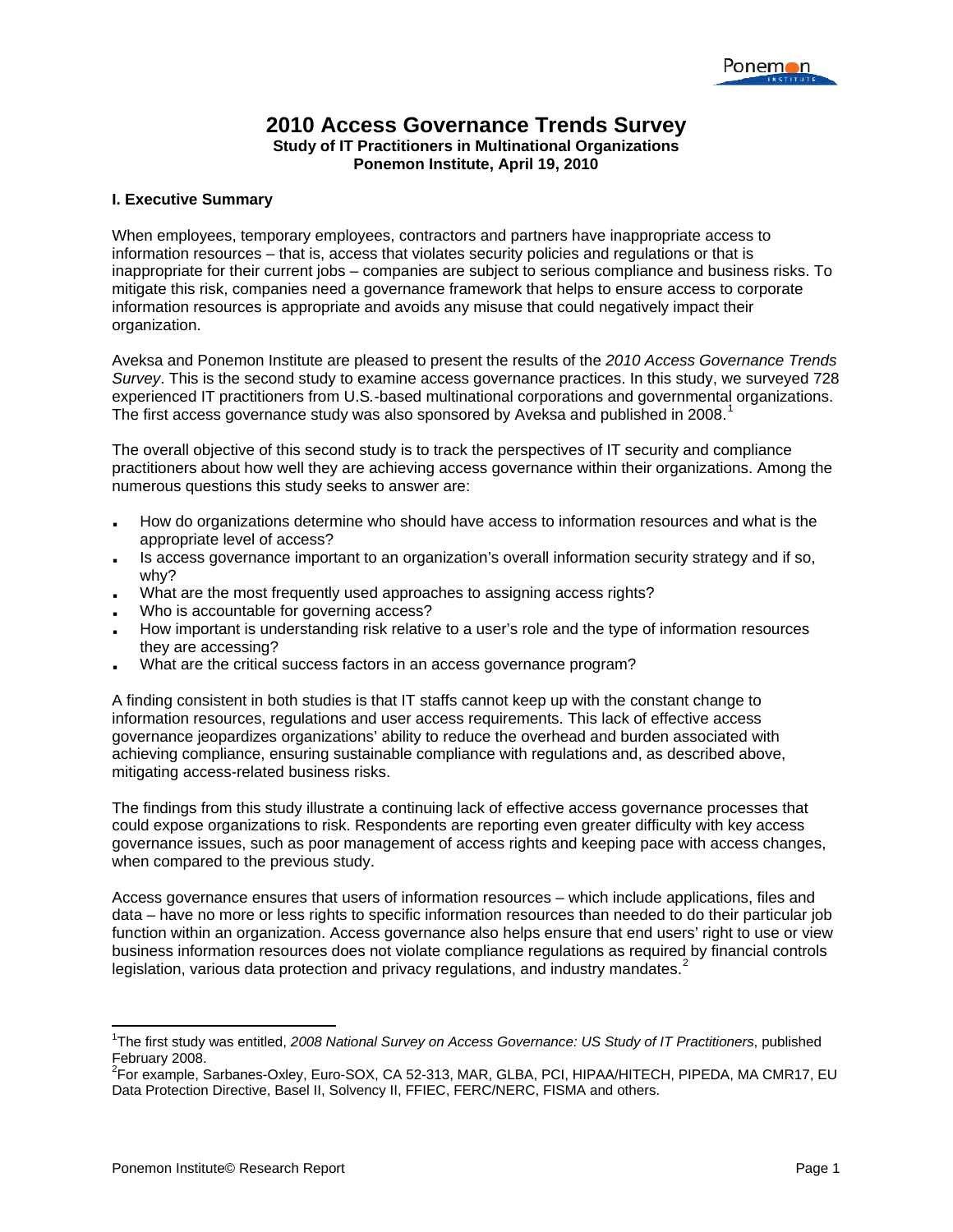In addition to these general responsibilities, organizations must also deal with a difficult overall economic environment in which businesses are undergoing restructuring and must comply with new or more rigorous regulations. Business pressures are forcing IT organizations to make better use of their limited staff.

With all that in mind, some of the most important findings of this survey include:

- **User access rights continue to be poorly managed.** Eighty-seven percent of respondents believe that individuals have too much access to information resources that are not pertinent to their job description – up 9 percent from the 2008 study.
- **Organizations are not able to keep pace with changes to users' job responsibilities and they face serious noncompliance and business risk as a result.** Nearly three out of four organizations – 72 percent – say they cannot quickly respond to changes in employee access requirements and more than half (52 percent) cannot keep pace with the number of access change requests that come in on a regular basis.
- **Policies are not regularly checked and enforced.** Fifty-nine percent of organizations do not have or strictly enforce access governance policies and 61 percent do not immediately check access requests against security policies before the access is approved and assigned.
- **Organizations lack budget, resources and staff for effective access governance.** Nearly twothirds (65 percent) say that not having enough IT staff was a key problem in enforcing access compliance policies. Fifty-seven percent of organizations do not have enough technologies to manage and govern end-user access to information resources and even more *–* 63 percent – do not have enough resources to do so.
- **Granting end-user access to information resources is increasingly seen as a responsibility for business units, not IT staff.** Nearly two out of five respondents – 37 percent – say business unit managers in their organizations are responsible for end-user access requests to information resources, up 8 percent from 2008. Conversely, information technology and security personnel saw their overall responsibility drop 2 percent to 23 percent in the 2010 study.
- **Cloud computing is expected to impact access governance processes.** Nearly three out of four (73 percent) respondents say that adoption of cloud-based applications will have a very significant or significant impact on business and end users ability to circumvent existing access policies.
- **Company data and applications are considered the most at risk from poor access governance**. From 2008 to 2010, respondents' concern grew most for business unit-specific applications (63 percent, up 11 percent), company intellectual property (57 percent, up 7 percent) and general business information (56 percent, up 11 percent).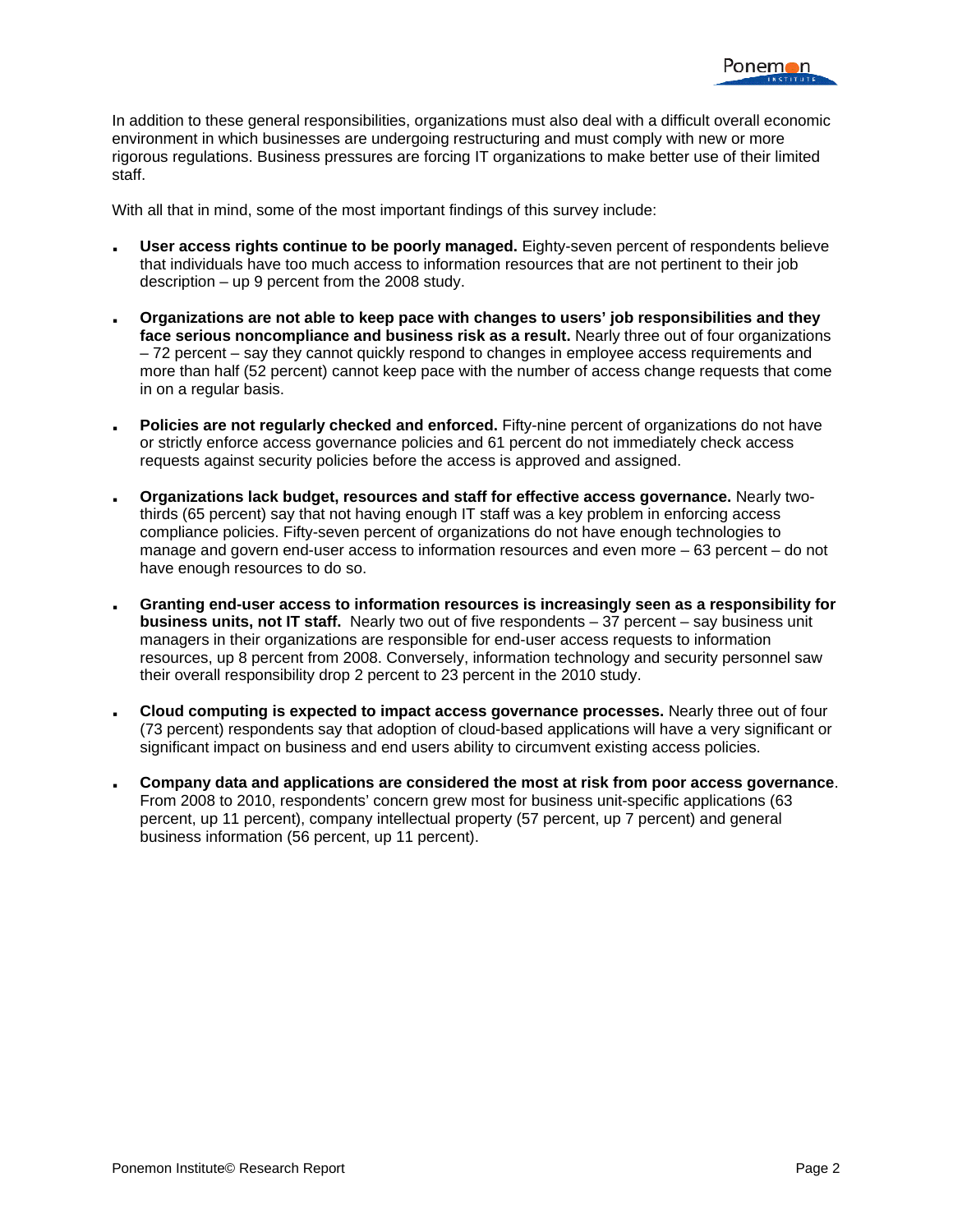

#### **II. Key Findings**

Following are the most salient findings of this survey. Most of these findings will be shown in bar chart format. The actual data used in each figure and referenced in the paper will be shown in the percentage frequency tables attached as an appendix to this paper.

#### **1. Organizations encounter obstacles in handling rapidly changing information resources and employee access requirements.**

Pie Chart 1 illustrates that only 32 percent of respondents are very confident or confident that their organizations have enterprise-wide visibility for user access and can determine if that access is compliant with policies. The pie chart also shows that of the 34 percent of respondents who are not confident, their main reason (42 percent) is the inability to keep up with changes occurring with their organizations' information resources (on-boarding, off-boarding and outsourcing for management).

Pie Chart 1: How confident are you that your organization has enterprise-wide visibility for user access and can determine if it is compliant with policies.



Table 1: If not confident, why?

| 25% |
|-----|
|     |
|     |
| 21% |
|     |
|     |
| 12% |
|     |
|     |
|     |
|     |
|     |

In this study, we asked IT practitioners their perceptions about access governance in their organization. Their responses suggest gaping holes in organizations' ability to ensure policies, processes and automation of key access governance tasks are adhered to:

- 63 percent believe there are not enough resources to manage and govern user access to information resources.
- 61 percent do not believe access requests are immediately checked against security policies before the access is approved and assigned.
- 59 percent believe there is not strict enforcement of access policies.
- 57 percent do not believe their organizations have enough technologies to manage and govern user access to information resources.

What's more, nearly three out of four organizations  $-72$  percent  $-$  say they cannot respond quickly to changes in employee access requirements and more than half (52 percent) cannot keep pace with the number of access change requests that come in on a regular basis. Dissatisfaction with this poor performance is evident in other telling statistics: 62 percent of respondents identify IT security as a bottleneck in the access delivery process and 48 percent say the process for business users to request access is too burdensome.

These complaints arise from the fact that the model most organizations use to control access requests (either for new access or a change to existing access) cannot keep up with today's fast-paced, ever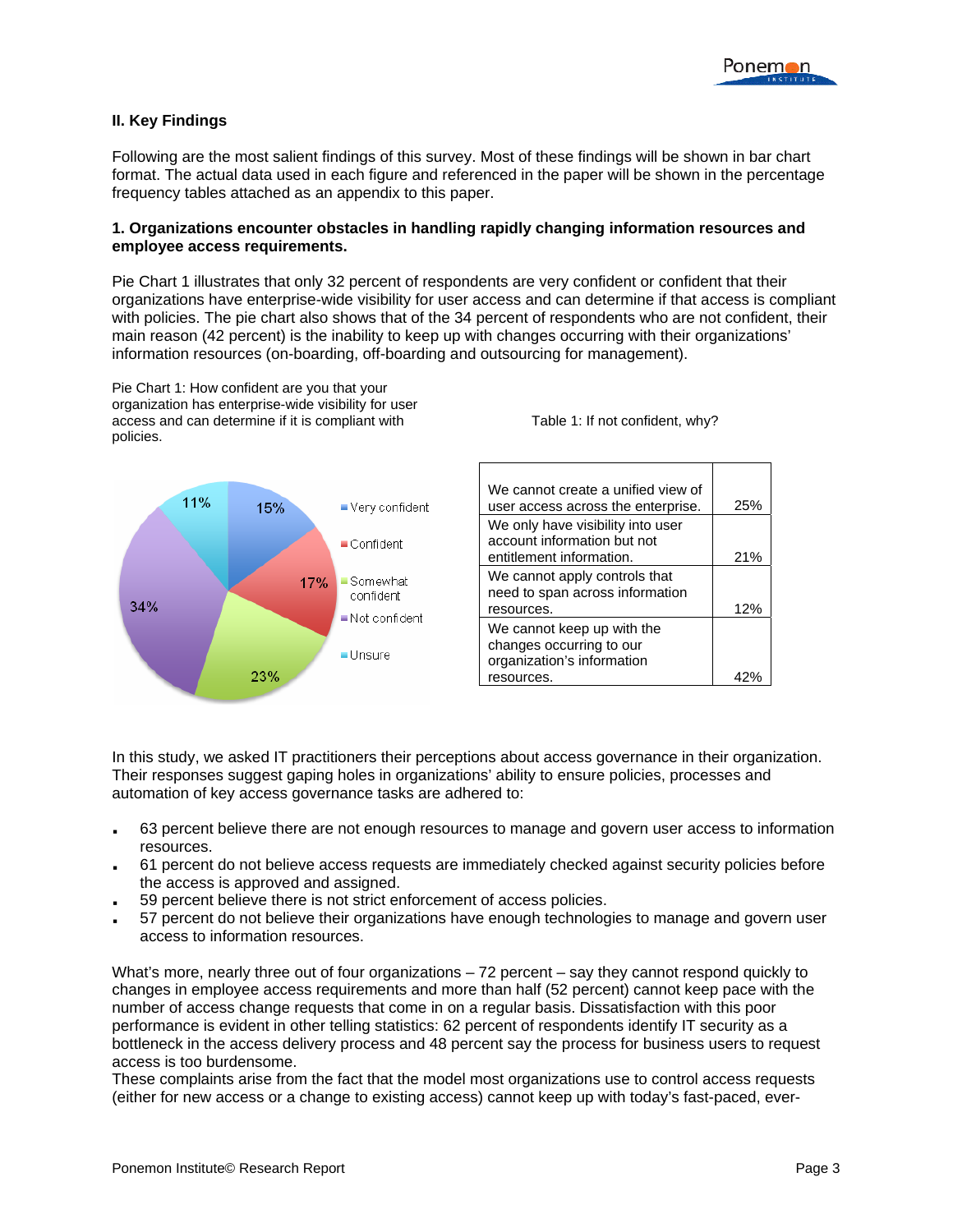changing organizational environment. Access changes are occurring too rapidly and organizations have basically hit the wall. In trying to meet the needs of the business, organizations are circumventing the application of access control policies to ensure that the needs of the business are met. This can greatly increase organizations' security risks.

#### **2. Organizations find it difficult to enforce common access governance tasks and policies.**

We asked IT practitioners to tell us how well their organization can ensure that access polices for certain tasks are enforced. As shown in Bar Chart 1, 33 percent say they are excellent or good at monitoring or managing privileged users' access (system administration, root level access). However, this is down slightly (2 percent) from 2008. Twenty-nine percent say they are excellent or good at assigning access based on job function or responsibilities. This improved slightly (also 2 percent) from 2008.

Enforcing segregation of duties requirements declined to 28 percent from 34 percent in 2008 of respondents who believe they are excellent or good at this task. There was a slight improvement (4 percent) in enforcing access policies in a consistent fashion across all information resources in the organization.



Bar Chart 1

How well does your organization make sure policies for the following tasks are performed? Each percentage reflects the excellent and good response combined (5-point scale)

Present study FY 2008

A major takeaway from these findings is that IT organizations need to improve their enforcement of basic tasks used to identify access change events or mechanisms to apply control at the point of access change. This is a huge issue considering the complexity of many organizations' access environments, in which they must manage hundreds or thousands of applications used by thousands – or tens of thousands or hundreds of thousands – of users.

#### **3. Organizations lack sufficient staff to keep up with access governance requirements.**

Bar Chart 2 shows that 81 percent of respondents have 10 or fewer employees responsible for access request support and 50 percent of respondents have fewer than five. More than three-quarters of respondents – 76 percent – have fewer than five employees responsible for enforcing and reporting on access compliance policies and 95 percent have no more than 10 employees in those roles.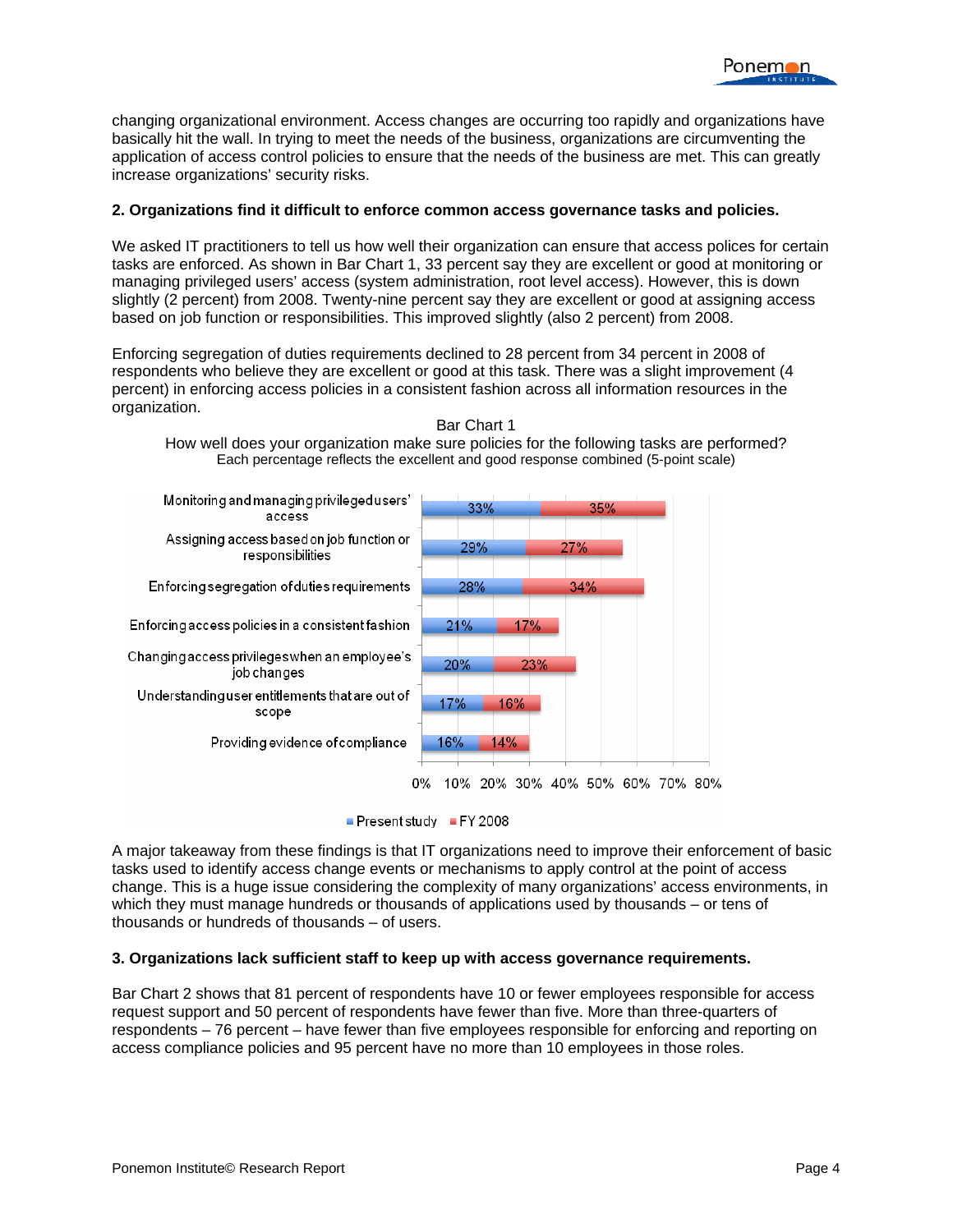



Bar Chart 2 Level of staffing for responding to access requests and for enforcing access policies

This small number of employees has daunting responsibilities. Bar Chart 3 shows that 87 percent of organizations have up to 1,000 information resources (applications, databases, etc.) that require the assignment of user access rights.



Bar Chart 3 Frequency of information resources that require the assignment of user access rights

Bar Chart 4 shows that 73 percent of organizations have more than 500 access requests a month and 60 percent have more than 1,000 requests a month. Bar Chart 5 shows that 83 percent of organizations have up to 100 information resources that must comply with regulations or industry mandates such as the Payment Card Industry (PCI) standard, Sarbanes-Oxley legislation and HIPAA/HITECH requirements.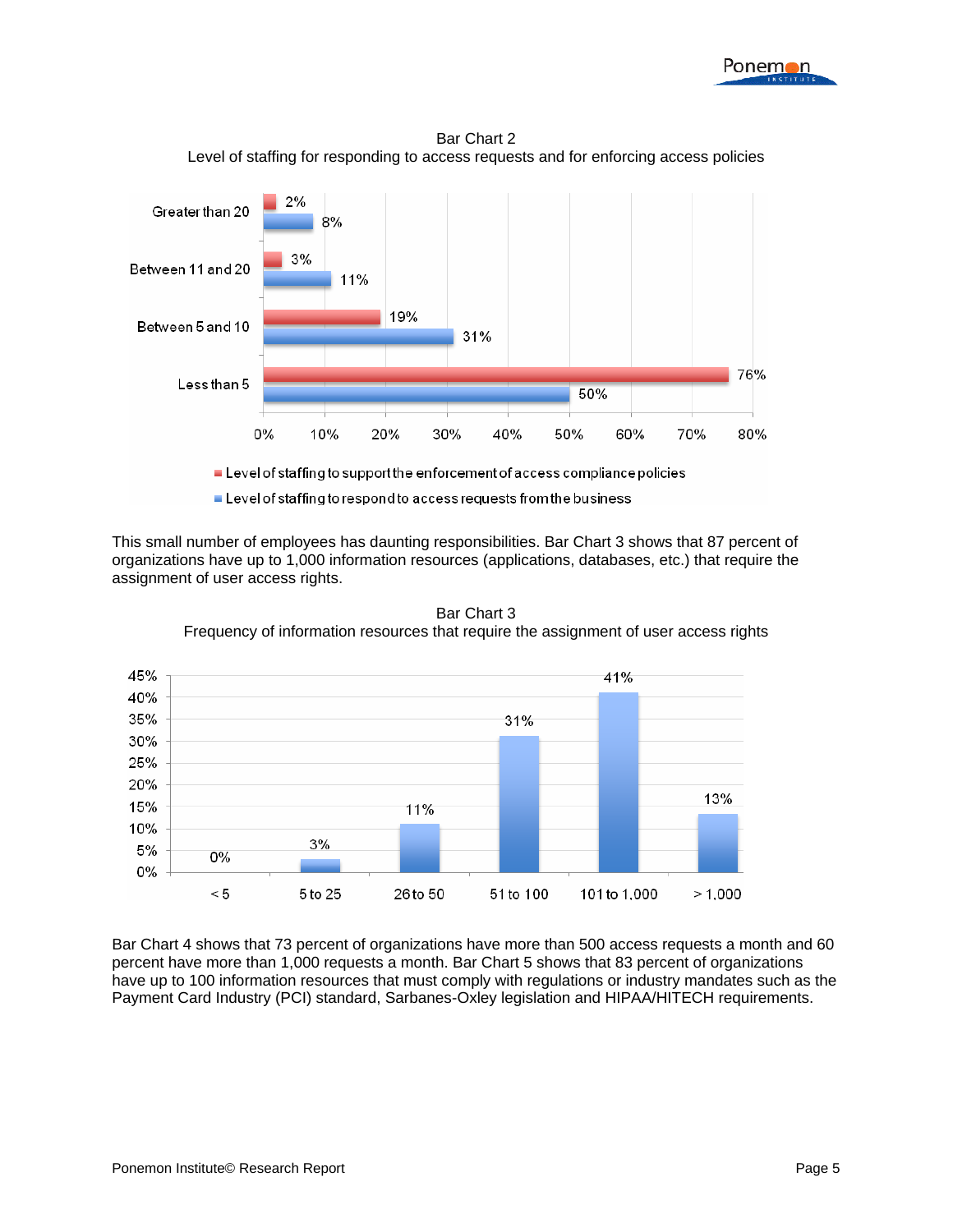Bar Chart 4 Frequency of access requests made on a monthly basis



Bar Chart 5 Frequency of information resources that need to comply with regulations or industry mandates



Not surprisingly, Bar Chart 6 shows that nearly two-thirds (65 percent) say not having enough IT staff is a key problem in enforcing access compliance policies.

Bar Chart 6 The key problems enforcing access compliance policies



One possible reason for low staffing is that more than four out of five respondents (81 percent) indicate it requires too many people to enforce access policies, making the overhead to achieve compliance too expensive.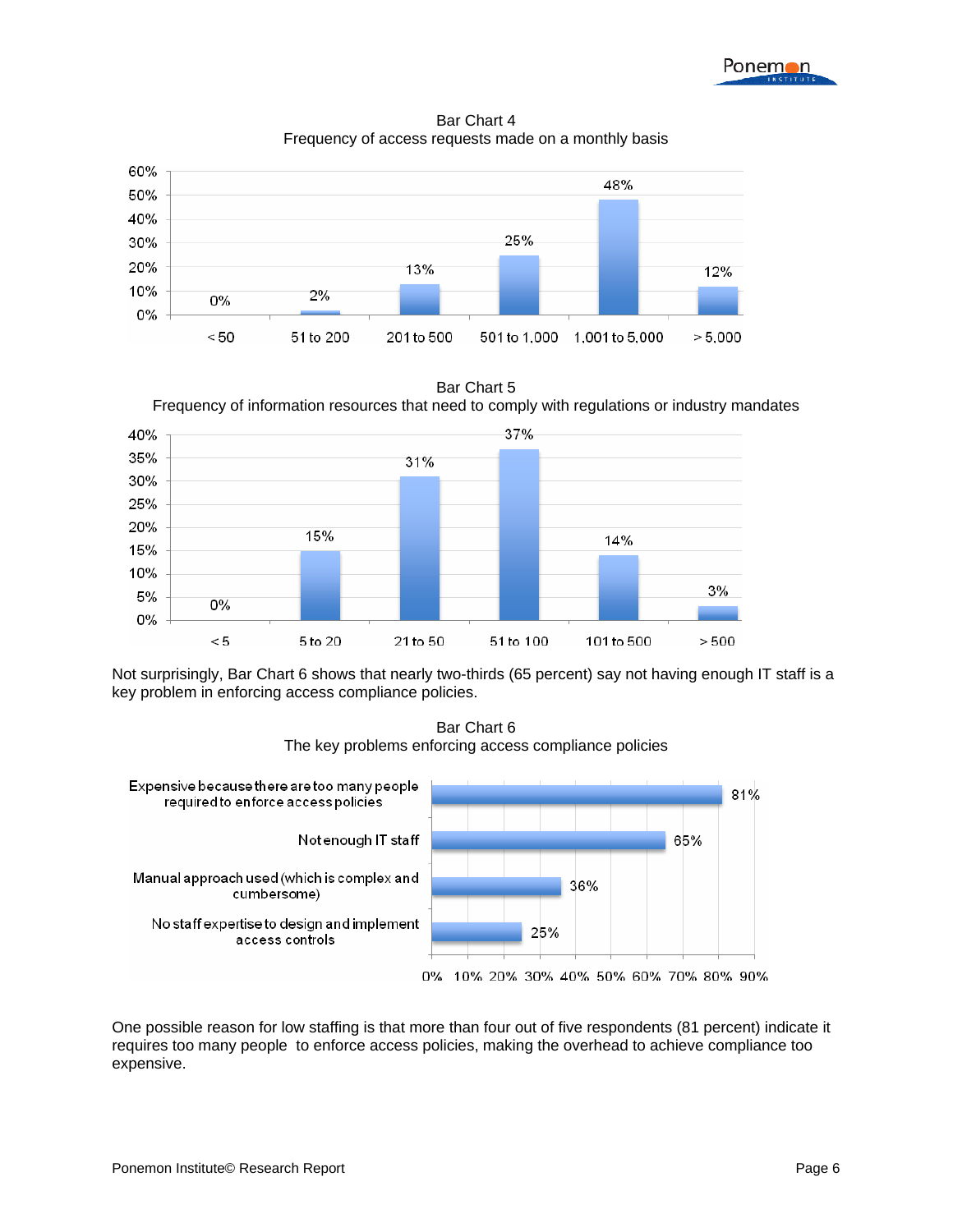To date, organizations have tried to tackle the access governance problem with human capital. As the pace of change increases, and regulatory requirements and audits become more rigorous, additional staff is no longer an effective stopgap measure. With so few people to manage so many resources, requests and control requirements, many companies are at risk that users may be accessing information they should not.

#### **4. Accountability, budget and senior executive support are the most critical success factors.**

Bar Chart 7 shows that 85 percent of respondents say accountability for governing user access owned by the business is a critical success factor for implementing access governance across the enterprise, followed by ample budget (81 percent) and senior level executive support (80 percent). Respondents have a greater appreciation for well-understood access policies and procedures, which rose 12 percent from 2008 (52 to 64 percent this year).

> Bar Chart 7 Critical success factors for implementing access governance across the enterprise



Conversely, Bar Chart 8 shows when implementing access governance across the enterprise, IT operations finds it difficult to map access privileges to roles (21 percent), followed closely by a lack of accountability for who makes access rights decisions and a lack of sufficient budget (both at 19 percent). Bar Chart 8



Key problems when implementing access governance across the enterprise

These findings suggest a lack of precise access privileges, accountability, and insufficient budgets can have a negative impact on achieving access governance. Taking this one step further, the business may be unable to understand the raw technical access rights IT puts in front of them. This gap creates potentially serious issues for compliance and risk management, such as inefficiency in granting or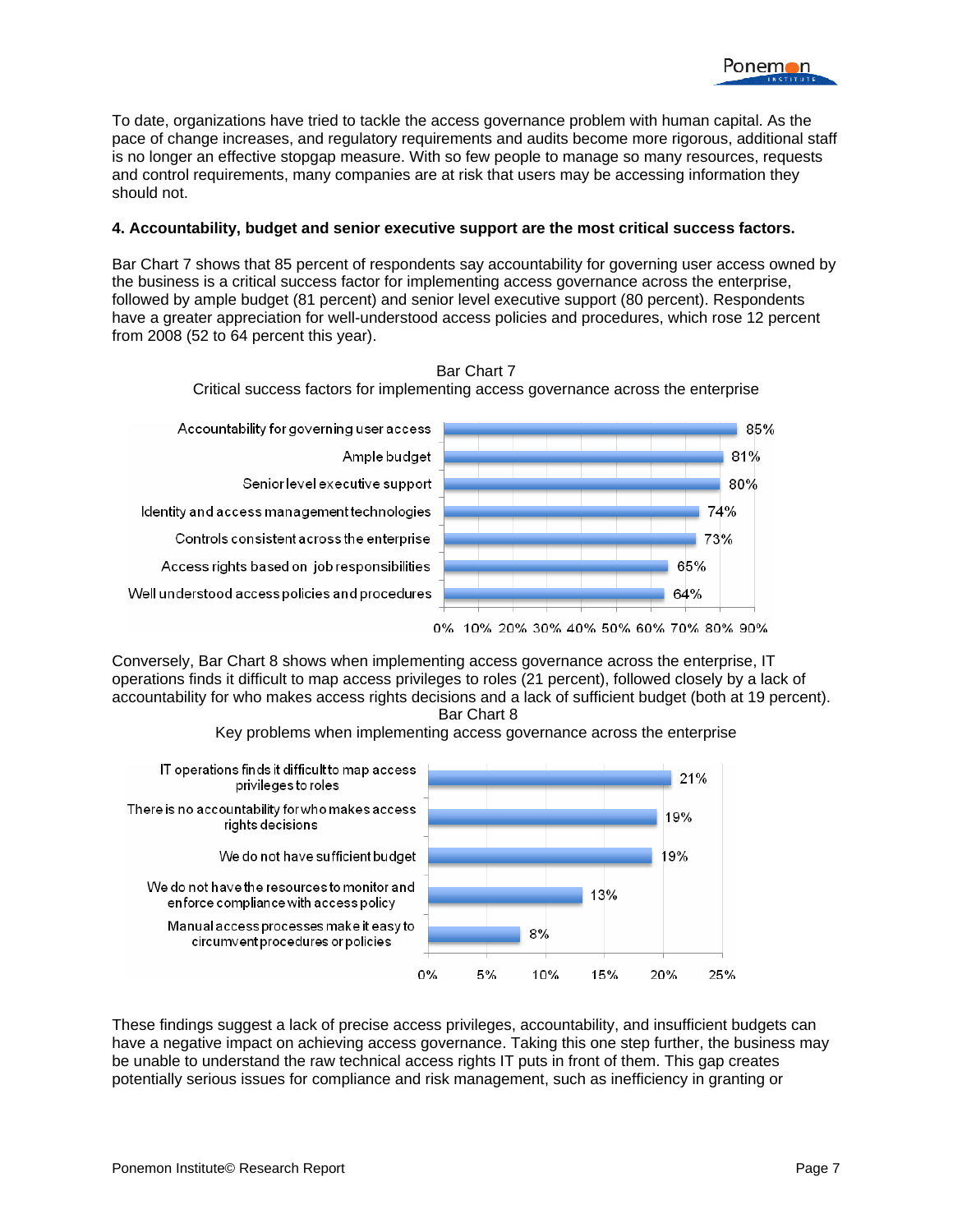certifying access requests. Misunderstandings between business and IT often results in serious time delays and backlog in assigning access rights.

#### **5. Senior management wants IT staff to oversee access governance but business units are often in charge of those responsibilities.**

In this study, 49 percent of respondents say their senior leadership prefers IT operations to manage and control access privileges for the enterprise, while 43 percent say their senior leadership prefers each business unit to make those decisions. Granting end-user access to information resources is increasingly seen as a responsibility for business units, not IT staff. Bar Chart 9 shows that nearly two out of five respondents – 37 percent – say business unit managers in their organizations are responsible for enduser access requests, up 8 percent from 29 percent in 2008. Conversely, information technology and security personnel saw their overall responsibility decline, from 25 percent in 2008 to 23 percent in 2010.





Bar Chart 10 shows that by a more than 2-1 margin, business units are responsible for conducting user access certification. More than half of respondents (56 percent) say business units control that function, compared to only 20 percent who say IT security teams play that role. Both business units and IT security teams saw increased responsibility while fewer organizations relied on audit/compliance teams for those functions – only 24 percent, from 29 percent in 2008.



Bar Chart 10 Most responsible for conducting user or role certification

The lack of a majority opinion on which group should manage access governance could indicate confusion about who should be accountable for what aspects of governance. The findings also suggest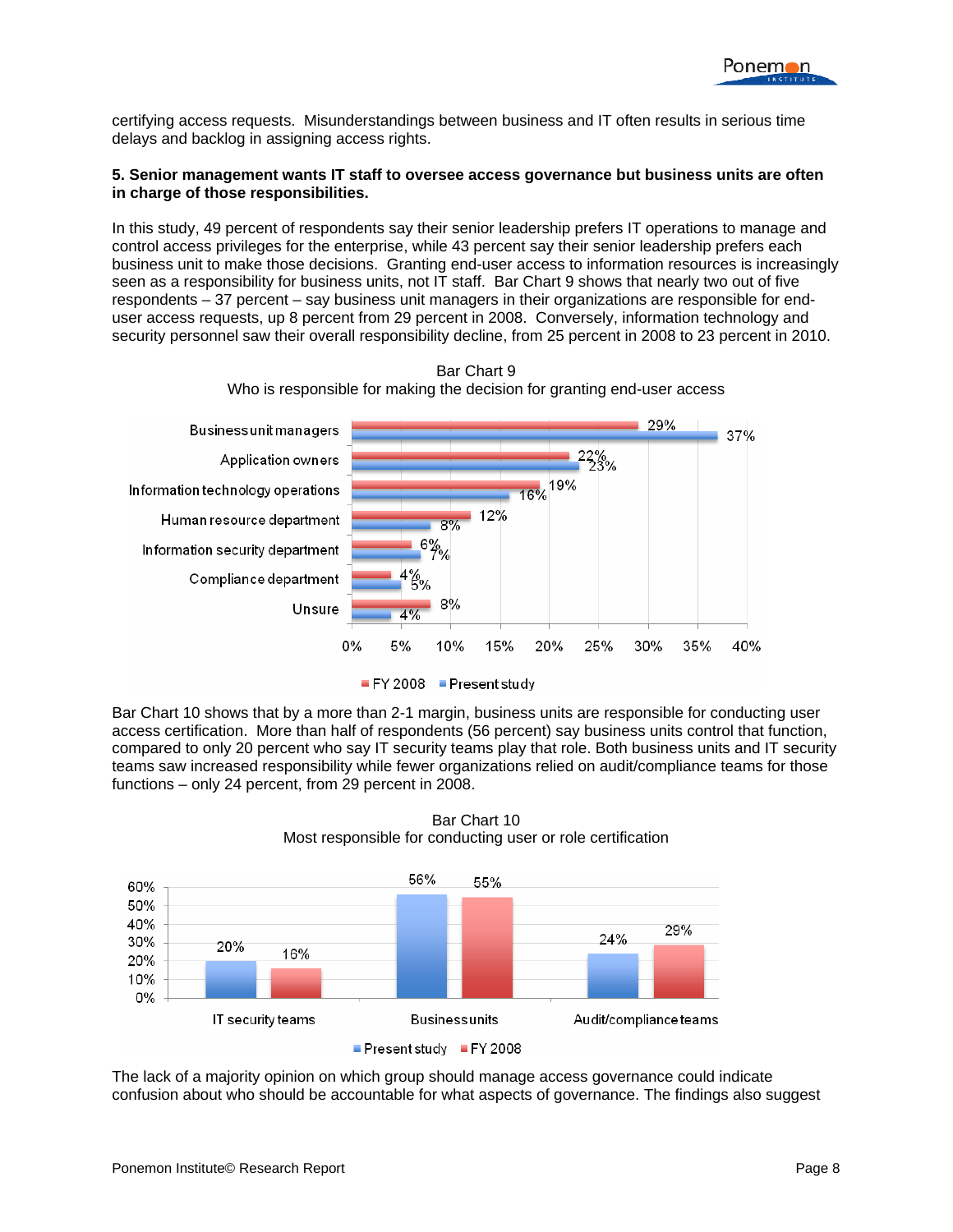

organizations must encourage collaboration among IT security, business and internal audit/compliance groups to help ensure effective access governance. Teamwork is critical because each party has invaluable knowledge and experience the others do not. The business understands what access is necessary for a functional job role and is ultimately responsible for vetting decisions. Internal audit/compliance defines proper controls that demonstrate regulatory compliance, while IT security facilitates the process and manages risks through the automation of controls.

#### **6. More organizations are judging end users' access to information based on job function but fear employees have more access than they need.**

Bar Chart 11 shows 61 percent of respondents say their organizations determine user access rights by a user's clearance to highly sensitive information resources, down slightly from 2008. More respondents know whether their organizations did not use that criterion – 21 percent, up from 17 percent*.* Fewer are unsure – 18 percent, down from 20 percent.



resource

In Bar Chart 12, more organizations are granting end users access to information based on job function – 30 percent, up from 21 percent in 2008.



Bar Chart 12 How is access to information resources granted to end-users?

Bar Chart 13 shows more organizations are validating or checking changes to access status but most still do not or are unsure if they do. Thirty-five percent of respondents say they performed such checks, up 5 percent from 30 percent in 2008. Fewer respondents do not check – 45 percent, down 6 percent from 51 percent last year – and slightly more are unsure.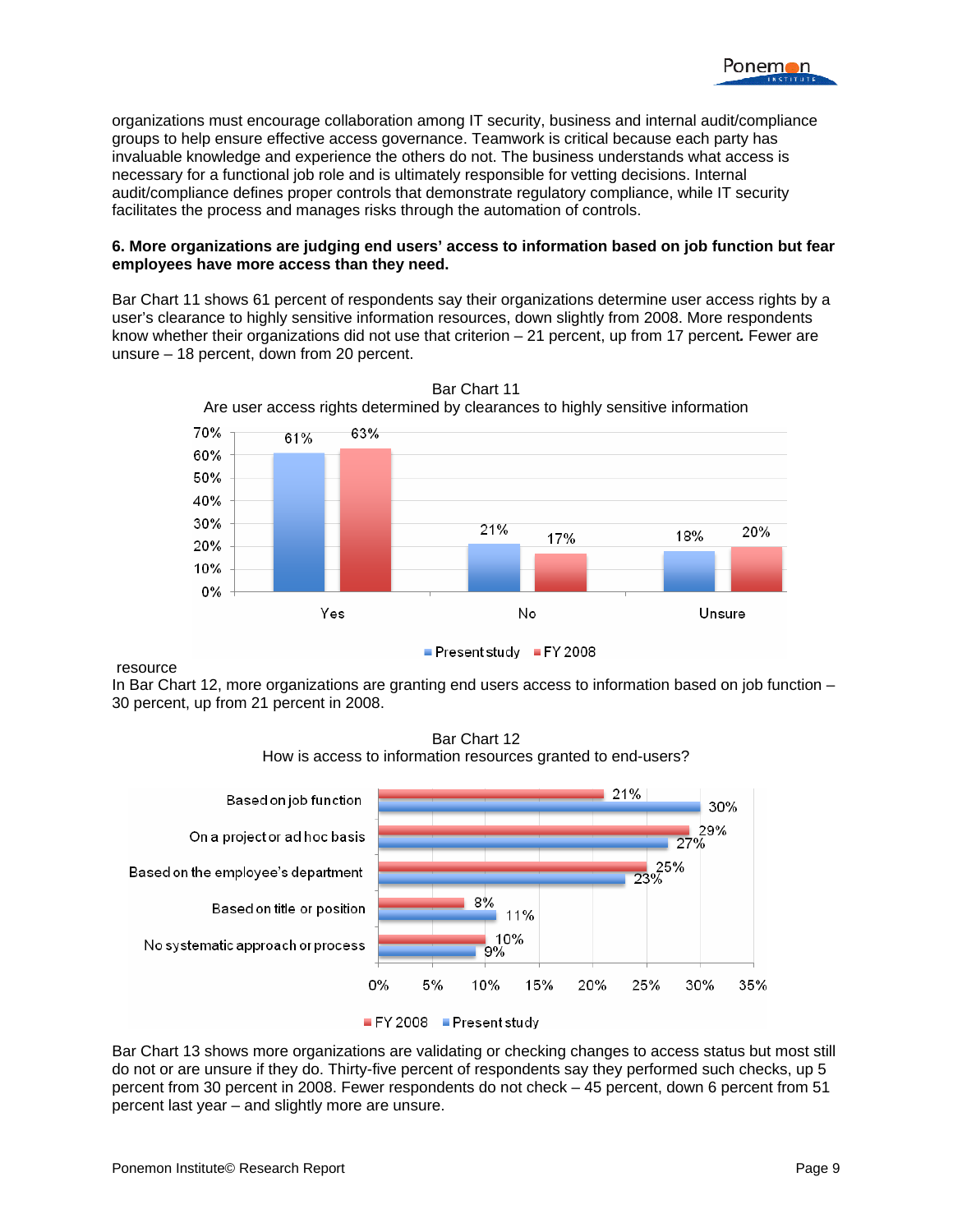



Bar Chart 13 Are changes to access validated or checked?

These findings suggest many companies have great difficulty ensuring the accuracy of delivery of the access change process. They must ensure appropriate user access and then mitigate risk when they revoke that access; however, they have no way to determine if access is appropriate for people as they transfer into new business units, locations or functional responsibilities . This lack of visibility raises the strong possibility of users retaining access rights they do not need or receiving too much or too little access. It could also create security risks, such as orphan (inactive user) accounts vulnerable to exploitation by both internal and external malicious attackers.

This lack of transparency has led more organizations to report that many of their users have more access than is required to do their jobs – and the problem is getting worse. Bar Chart 14 shows 56 percent of respondents say end users often or very often have more access than required, up 12 percent from 44 percent in 2008.



Bar Chart 14 How likely would end-users in your organization have more access than is required for their job?

On a positive note, the percentage of organizations that are unsure whether users have too much access dropped nearly by half, from 19 percent to 10 percent.

Many organizations lack a framework or process for access change management that can accommodate continuous changes to user relationships and map those changes to a, complex and dynamic infrastructure. These findings suggest large numbers of individuals may be accessing information resources not in alignment with their job functions.

Present study FY 2008

Present study FY 2008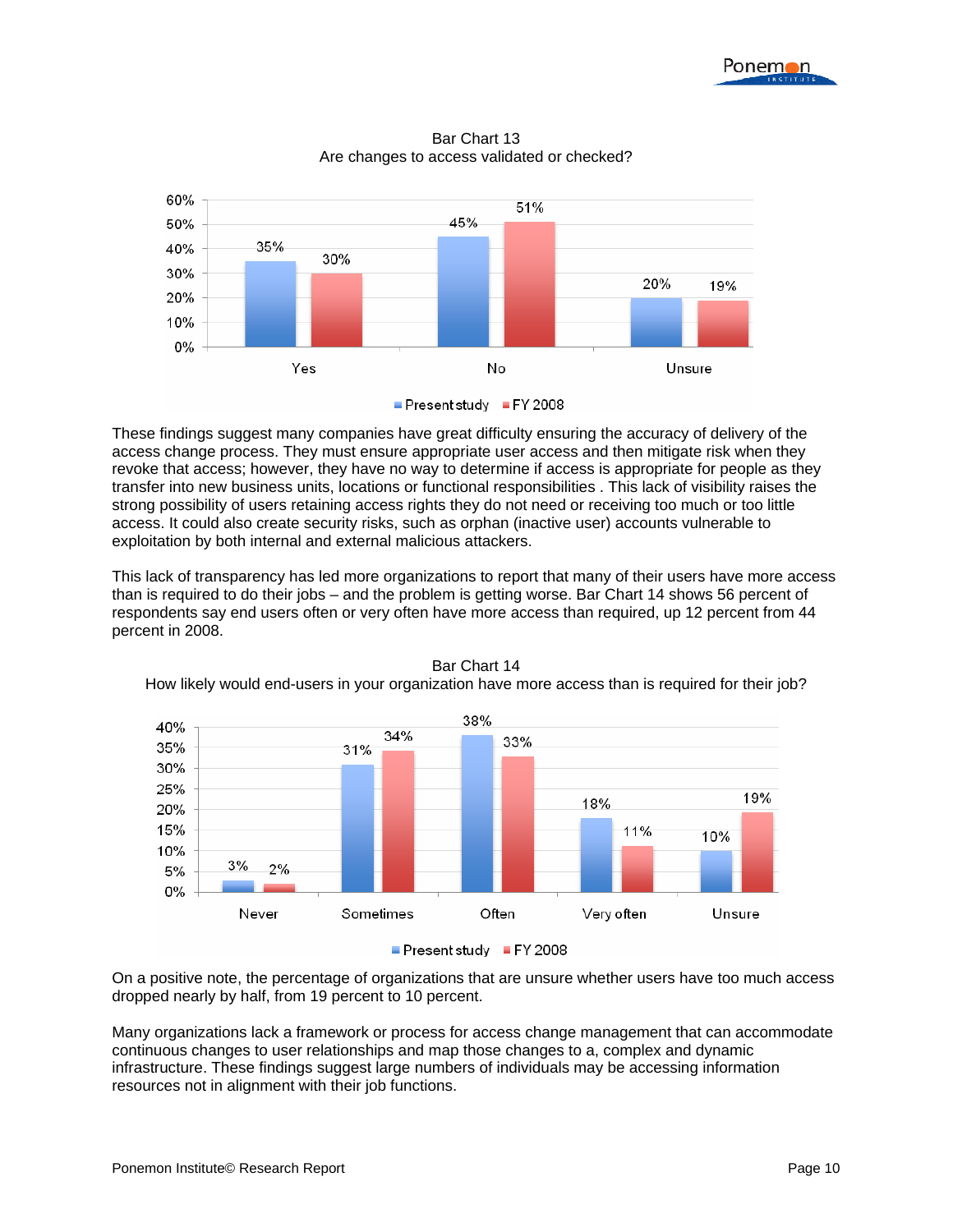

#### **7. Most organizations rely on ad hoc or manual processes for key access governance activities.**

Bar Chart 15 shows a roughly three-way split among ad hoc processes (33 percent), well-defined policies controlled by business units (32 percent) and well-defined policies centrally controlled by corporate IT (27 percent). This indicates a noticeable shift away from business units (down 6 percent from 38 percent in 2008) and slightly more toward ad hoc processes and corporate IT (up from 31 percent and 25 percent in 2008, respectively).





Taken together, our findings indicate that the distributed nature of many organizations continues to cause breakdowns in centralized policy administration. Application owners are distributed throughout the organizations, which can contribute to the problem of ensuring proper access governance. The ad hoc approach described above can contribute to excessive user access and greatly decreases the ability to apply policies and processes consistently across the enterprise. If access is granted based on a time period or project, organizations need processes in place to ensure that entitlements are revoked when no longer needed.

Organizations are also using more technology-based solutions to monitor and manage privileged users. As shown in Bar Chart 16, organizations still prefer a combination of technology and manual identity and access controls (35 percent) to detect privileged users' systems administration and root level access rights. More respondents appear to prefer technology solutions (29 percent, up 4 percent) and are less likely to use only manual controls (15 percent, down 5 percent). Eleven percent of respondents say they cannot detect privileged users' access rights at all.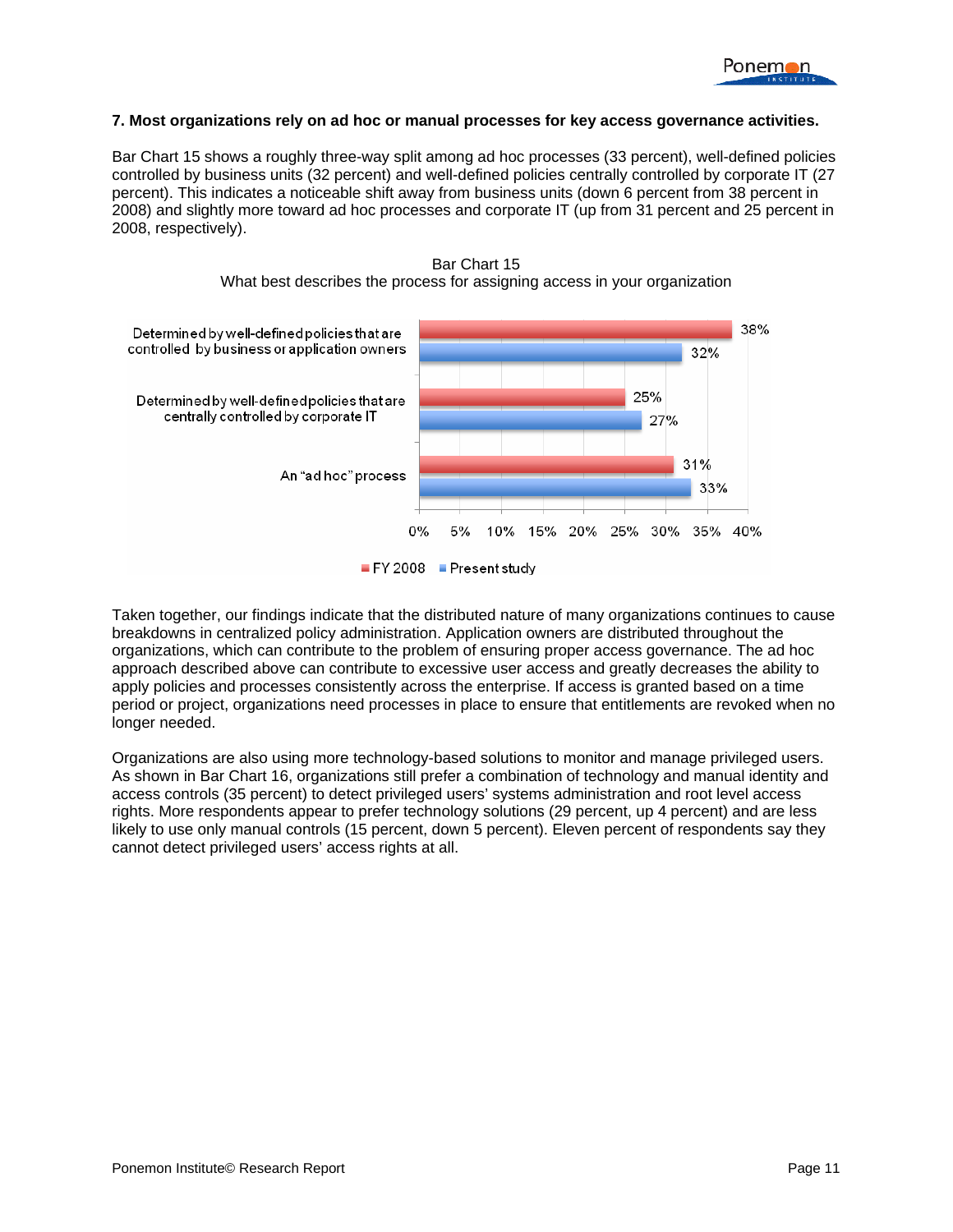

#### Bar Chart 16

How do you detect the sharing of system administration access or root level access rights?



Bar Chart 17 shows more organizations are relying on commercial off-the-shelf (COTS) automated solutions to assist with access governance. Use of COTS rose 6 percent, from 30 percent in 2008 to 36 percent this year. Homegrown access request systems continues to be a favorite at 32 percent, down 4 percent from 2008. This data suggests more organizations are realizing automated technology solutions are a key tool to ensure employees' access requests are validated, monitored and do not pose security risks**.** 



Bar Chart 17 What processes are used for granting user access to information resources?

Bar Chart 18 shows that although COTS products grew in popularity to review and certify user access, rising 10 percent to 33 percent, manual processes remain the most popular means to review and certify user access (38 percent, down from 42 percent). These findings suggest IT practitioners believe manual processes are becoming outdated and that COTS technologies are essential in the current access governance environment. As organizations mature their compliance processes, they are adopting COTS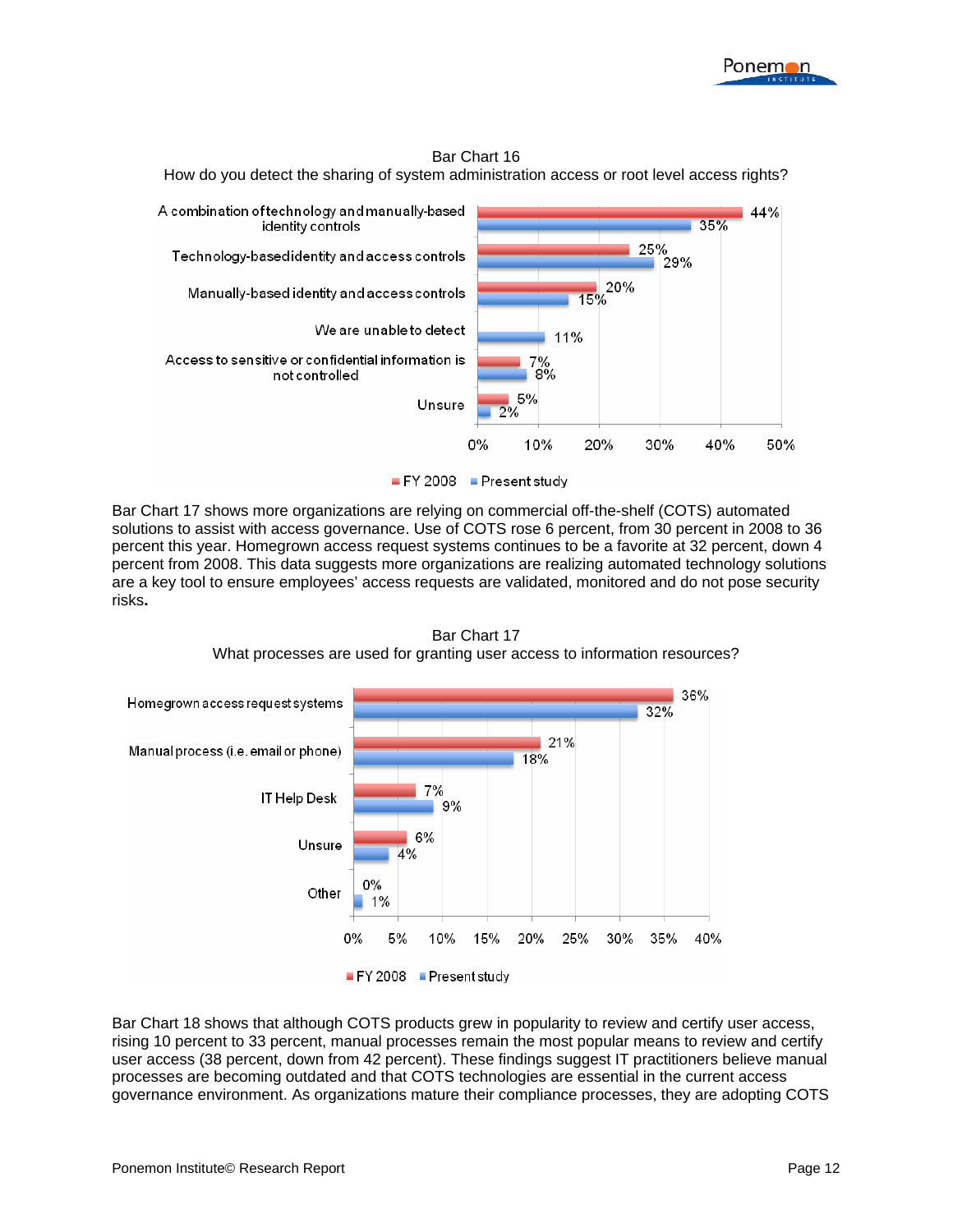to help ensure those processes are more auditable, repeatable and sustainable. Consequently, the purchase of such technologies requires sufficient financial resources and senior executive buy-in.



Bar Chart 18 What processes are used to review and certify user access?

This data supports the observation that organizations are turning increasingly to readily available automated solutions to help overtaxed IT staff meet growing access governance needs. Organizations that do not move to COTS solutions face a greater compliance burden through manual processes, which are often weak, error-prone and not an auditable system of record.

#### **8. The identity and access management technologies most often implement are not in sync with current access governance needs.**

The most commonly implemented identity and access management technologies are homegrown access request systems (80 percent), user provisioning systems (74 percent) and security information and event management (SIEM) systems (56 percent).





FY 2008 Present study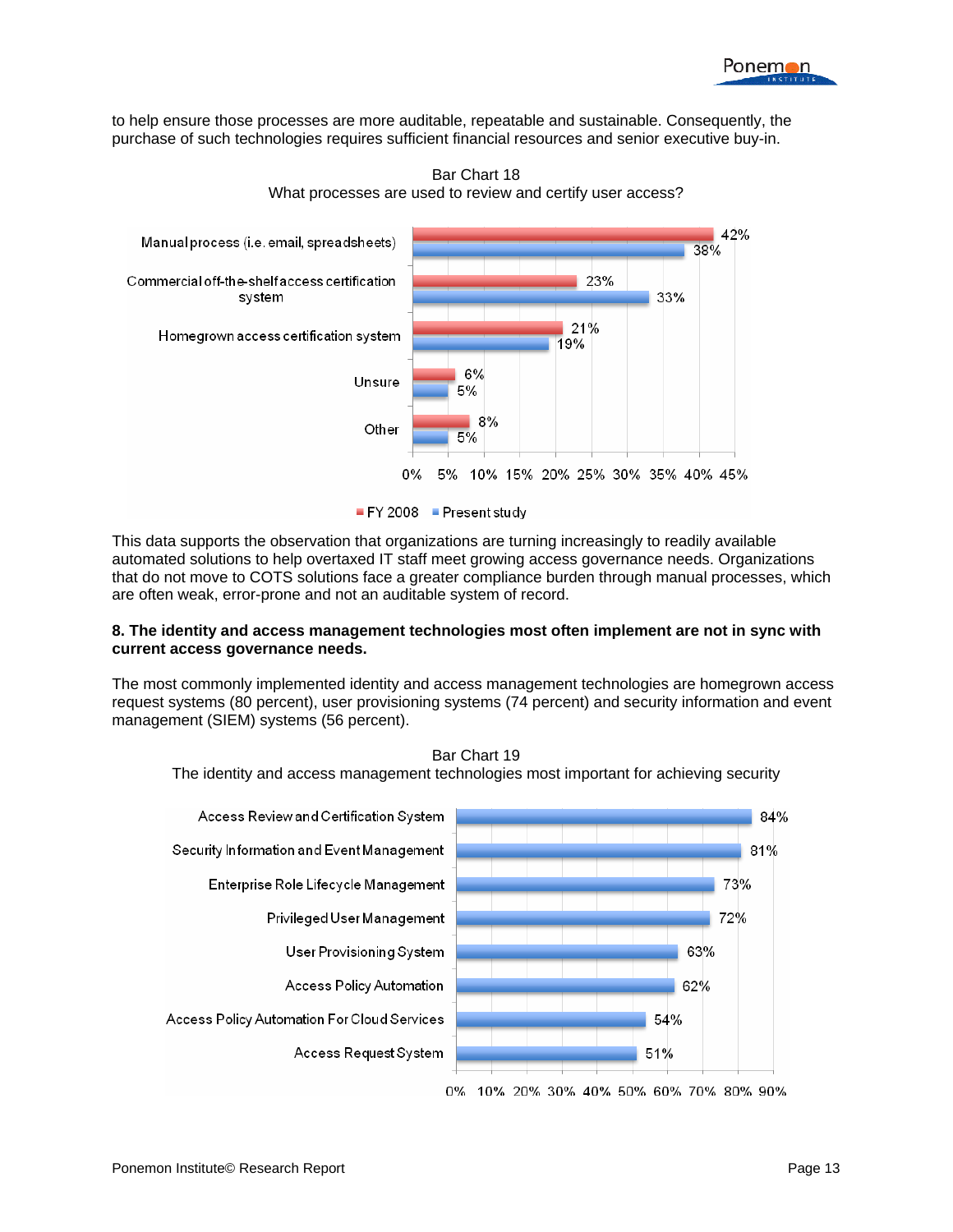As shown in Bar Chart 19 (above), the most effective enabling technologies are access review and certification systems (83 percent), SIEM systems (81 percent) and enterprise role lifecycle management systems (73 percent).

Even though only 43 percent of respondents have implemented access review and certification systems, 83 percent say that was an important technology. An even wider gap exists with enterprise role lifecycle management systems, which only 32 percent of respondents have implemented.

A disconnect exists between the technologies organizations have and the technologies they would prefer to use for access control. A possible explanation is that widely implemented identity management technologies, and in particular user provisioning*,* are unable to address current access governance needs.

This finding suggest that because access is a core part of compliance mandates, IT security organizations' ability to streamline access authorization and certification through appropriate access rights management technologies may help reduce non-compliance risk. However, many organizations deploy homegrown access request systems designed to serve their core business but often cannot apply policy controls at the point of the access request. This weakness forces and organization into a detective compliance posture and can introduce business risks without the organization even realizing it.

Another implication is that organizations are struggling to define and embrace roles. This might be due to a language barrier on how access is expressed. Organizations that cannot express access so that it is meaningful for both IT security and the business will never be able to use roles. If organizations want business units to be accountable for user access, access policies and processes must be in a language those business units understand. IT security staffs, therefore, must translate technical roles and entitlements into business terms.

#### **9. Business-oriented data and applications are considered the most at risk from poor access governance.**

Bar Chart 20 shows respondents consider company intellectual property (57 percent, up 7 percent from 50 percent in 2008) and general business information (56 percent, up 11 percent from 45 percent in 2008) to be the data types that poor access governance puts most at risk. Customer information came in a solid third at 46 percent, down 3 percent from 49 percent in 2008.





The business unit-specific applications are considered the most at risk from poor access governance – at 63 percent the clear leader, rising 11 percent from 52 percent in 2008. New for this year, cloud-based applications took the number-two spot with 40 percent, which was not surprising given other results in the

FY 2008 Present study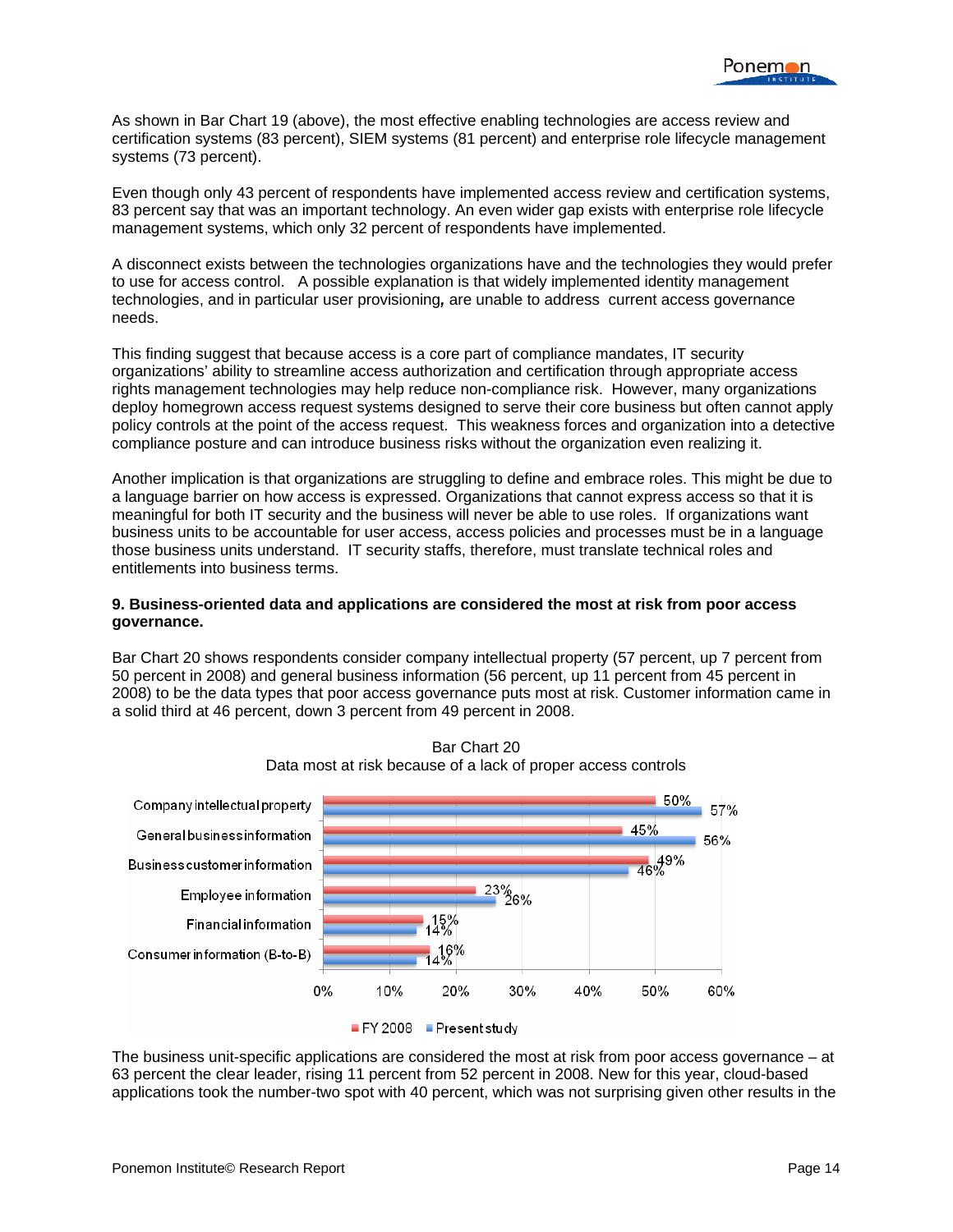survey. Revenue-generating applications (30 percent, up slightly from 29 percent last year) and CRM applications (29 percent, down 7 percent from 36 percent in 2008) were nearly tied for third place.

The fact that business data and applications led their respective categories and increased sharply from the 2008 study suggests many organizations assign access governance responsibilities to business units rather than IT. This also may explain why there is a small increase in concern for revenue-generating applications.

CRM and other revenue-generating applications typically contain significant amounts of confidential customer data for use by call center operations, marketing and sale force activities. Failing to control access to these types of applications may exacerbate insider risk.

The decreased concern for the safeguarding of financial information may be due to the fact that compliance mandates such as Sarbanes-Oxley may be successful in meeting their objectives. An area that organizations may want to become more vigilant concerns the plethora of non-financial business information such as corporate intellectual properties.

#### **10. Cloud computing and automated technologies affect access governance processes.**

Bar Chart 21 shows that nearly three out of four (73 percent) of respondents say the adoption of cloudbased applications enables business and end users to circumvent existing access policies. Nearly as many (68 percent) say the availability of automated access governance technologies would affect their organizations' access governance process.



Bar Chart 21

Attributions about the state of access governance in respondents' organizations

Other key factors that would affect access governance processes are constant turnover of nonpermanent employees such as contractors (59 percent), an increasing number of regulations or industry mandates (58 percent), outsourcing of applications and data for management (52 percent) and organizational restructuring (also 52 percent).

Taken together, these findings suggest that today's dynamic business environment coupled with changing technologies make it more difficult to achieve access governance. Clearly, effective access management is essential to mitigate risk, especially an increasingly popular cloud computing environments. As adoption of cloud-based applications and services are often purchased directly by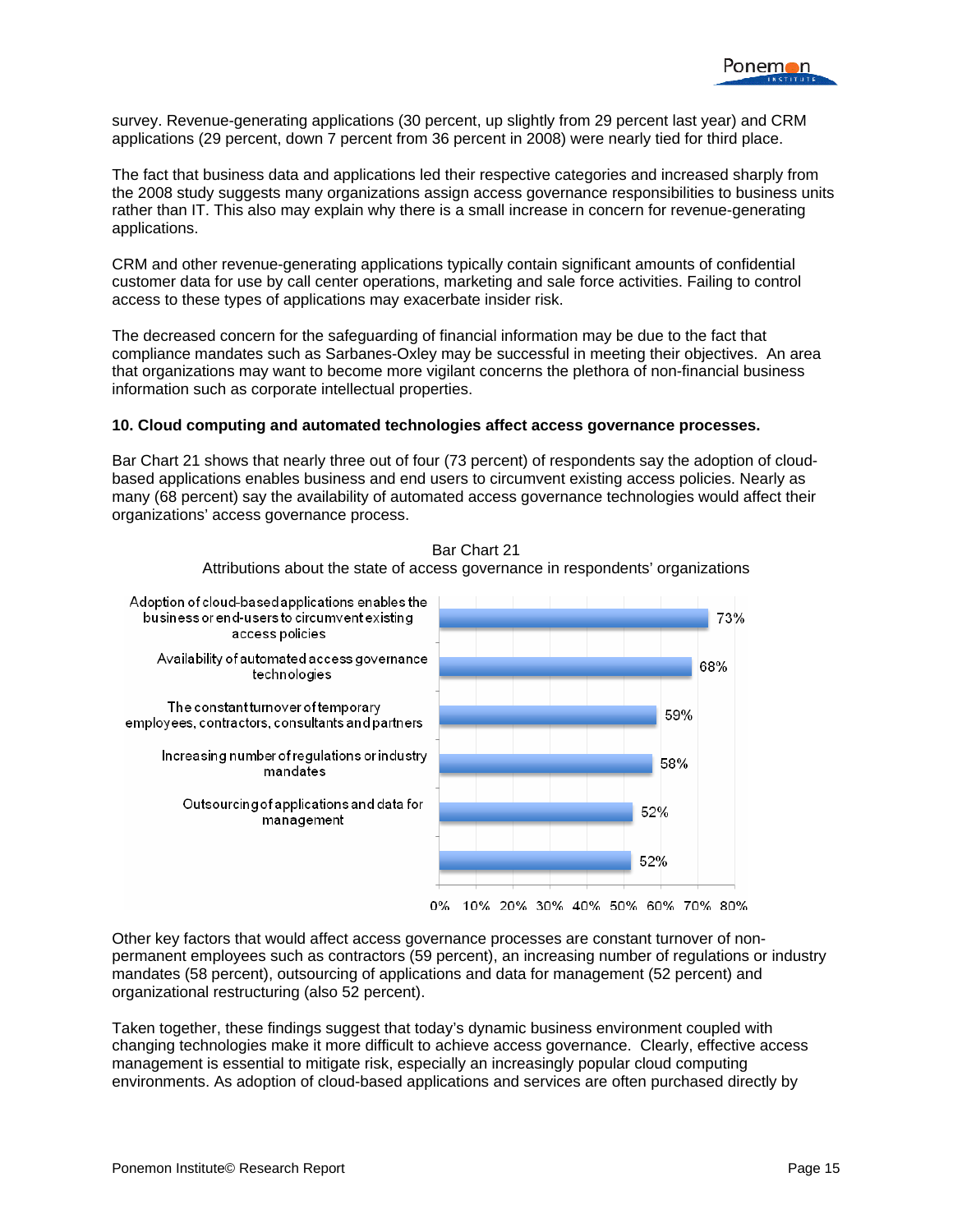

business units without consideration for access governance, could raise administrative and deployment problems.

The growing popularity of IT outsourcing raises numerous challenges for organizations that want to extend access governance policies beyond their firewalls into the cloud, especially for outsourcing data management and outsourced services. The challenge is to know not only what they let onto their systems but what they're putting outside their networks and where. They must prevent users from bypassing security controls and ensure cloud service providers offer proper security.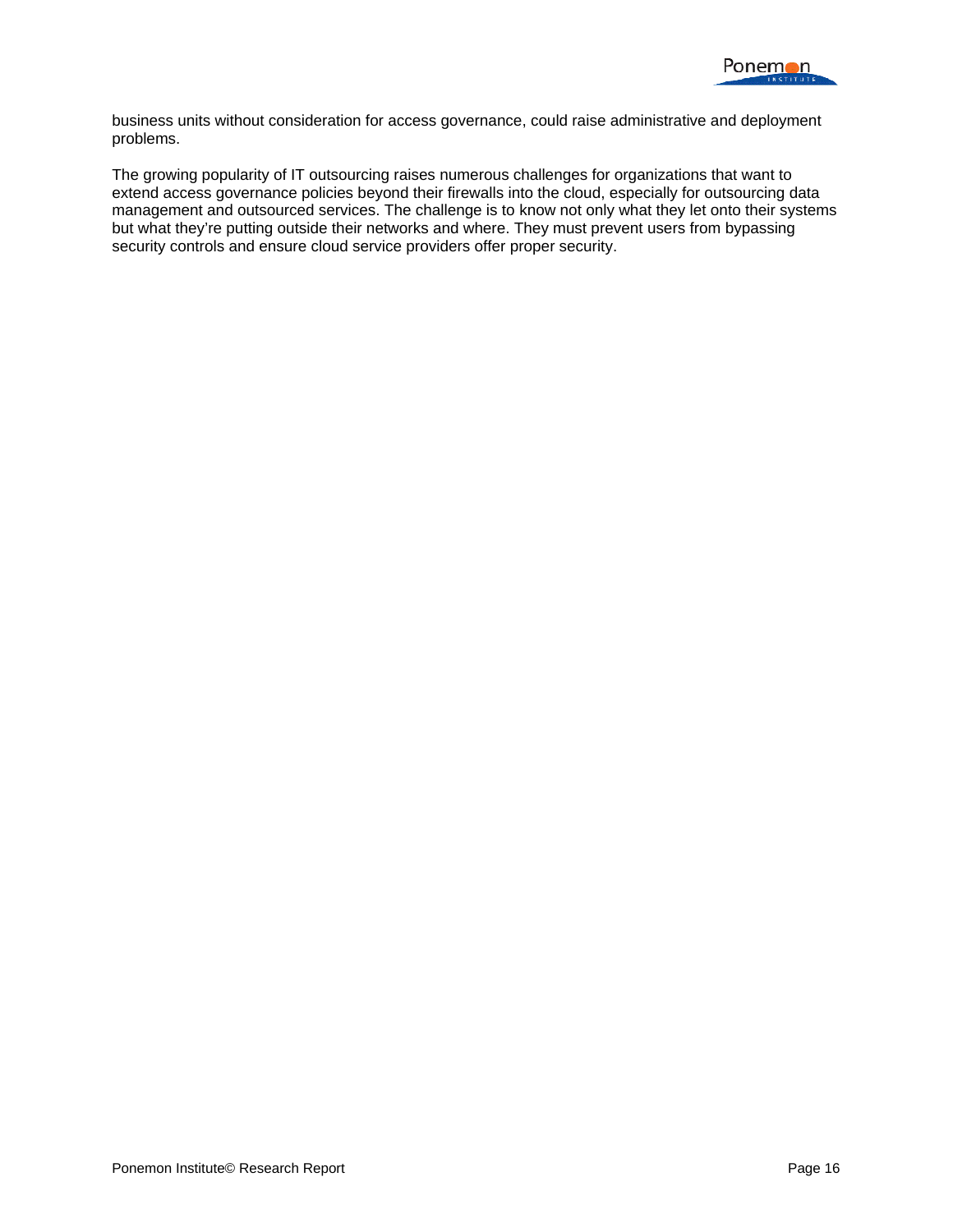#### **III: Methods**

A sampling frame of more than 12,000 adult-aged individuals who reside within the United States was used to recruit and select participants to this survey. Our randomly selected sampling frame was built from several proprietary lists of experienced IT and IT security practitioners.

| Table 2: Sample response statistics | Freq. | Pct%   |
|-------------------------------------|-------|--------|
| Sampling frame                      | 12091 | 100.0% |
| <b>Invitations</b>                  | 10995 | 90.9%  |
| Bounce back                         | 1863  | 15.4%  |
| Total response                      | 796   | 6.6%   |
| Rejections                          | 68    | 0.6%   |
| Final sample                        | 728   | 6.0%   |

In total, 796 respondents completed the survey. Of the returned instruments, 68 surveys failed reliability checks. A total of 728 surveys were used as our final sample, which represents a 6.0 percent response rate.

Two screening questions were used to ensure respondents had relevant knowledge and experience, resulting in a reduced sample size of 641 individuals. Ninety percent of respondents completed all survey items within 17 minutes.<sup>[3](#page-17-0)</sup> The average overall experience level of respondents is 10.3 years, and the years of experience in their present job is 4.6 years.

Pie Chart 2 reports the primary industry sector of respondents' organizations. As shown, the largest segments include financial services, government, pharmaceuticals and healthcare (combined), industrial and services.



Pie Chart 2: Industry distribution of respondents' organizations

<span id="page-17-0"></span> 3 Please note that nominal compensation was provided to respondents who successfully completed the survey instrument.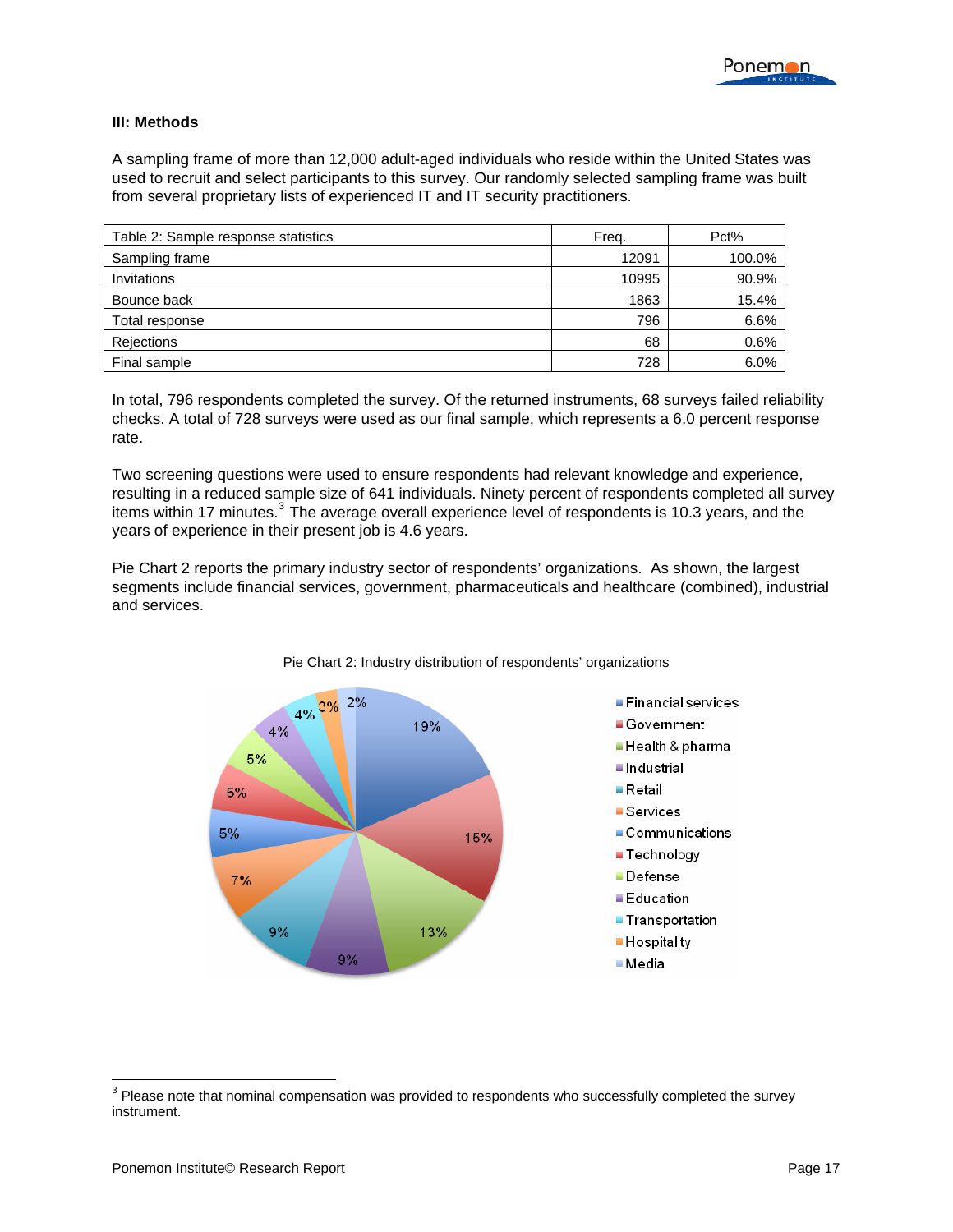Table 3 reports the respondent organization's global headcount. As shown, a majority of respondents work within companies with more than 5,000 employees. Over 29 percent of respondents are located in larger-sized companies with more than 25,000 employees.

| Table 3: The worldwide headcount of respondents' organizations | Pct% |
|----------------------------------------------------------------|------|
| Less than 500                                                  | 7%   |
| 500 to 1,000                                                   | 9%   |
| 1,001 to 5,000                                                 | 25%  |
| 5,001 to 25,000                                                | 30%  |
| 25,001 to 75,000                                               | 17%  |
| 75,001 to 100,000                                              | 6%   |
| 101,000 to 150,000                                             | 3%   |
| More than 150,000                                              | 3%   |

Table 4 reports the respondent's primary reporting channel. As can be seen, 56 percent of respondents are located in the organization's IT department (led by the company's CIO). Nineteen percent report to the company's security officer (or CISO).

| Table 4: Respondent's primary reporting channel | Pct% |
|-------------------------------------------------|------|
| <b>CEO/Executive Committee</b>                  | 0%   |
| <b>Chief Financial Officer</b>                  | 3%   |
| <b>General Counsel</b>                          | 0%   |
| <b>Chief Information Officer</b>                | 56%  |
| Compliance Officer                              | 5%   |
| Human Resources VP                              | 5%   |
| <b>Chief Security Officer</b>                   | 4%   |
| <b>Chief Information Security Officer</b>       | 19%  |
| <b>Chief Risk Officer</b>                       | 6%   |
| Other                                           | 2%   |

Table 5 reports the respondent organization's global footprint. As can be seen, a large number of participating organizations are multinational companies that operate outside the United States, Canada and Europe.

| Table 5: Geographic footprint of respondents' organizations | Pct% |
|-------------------------------------------------------------|------|
| <b>United States</b>                                        | 100% |
| Canada                                                      | 63%  |
| Europe                                                      | 65%  |
| Middle east                                                 | 12%  |
| Asia-Pacific                                                | 40%  |
| Latin America                                               | 39%  |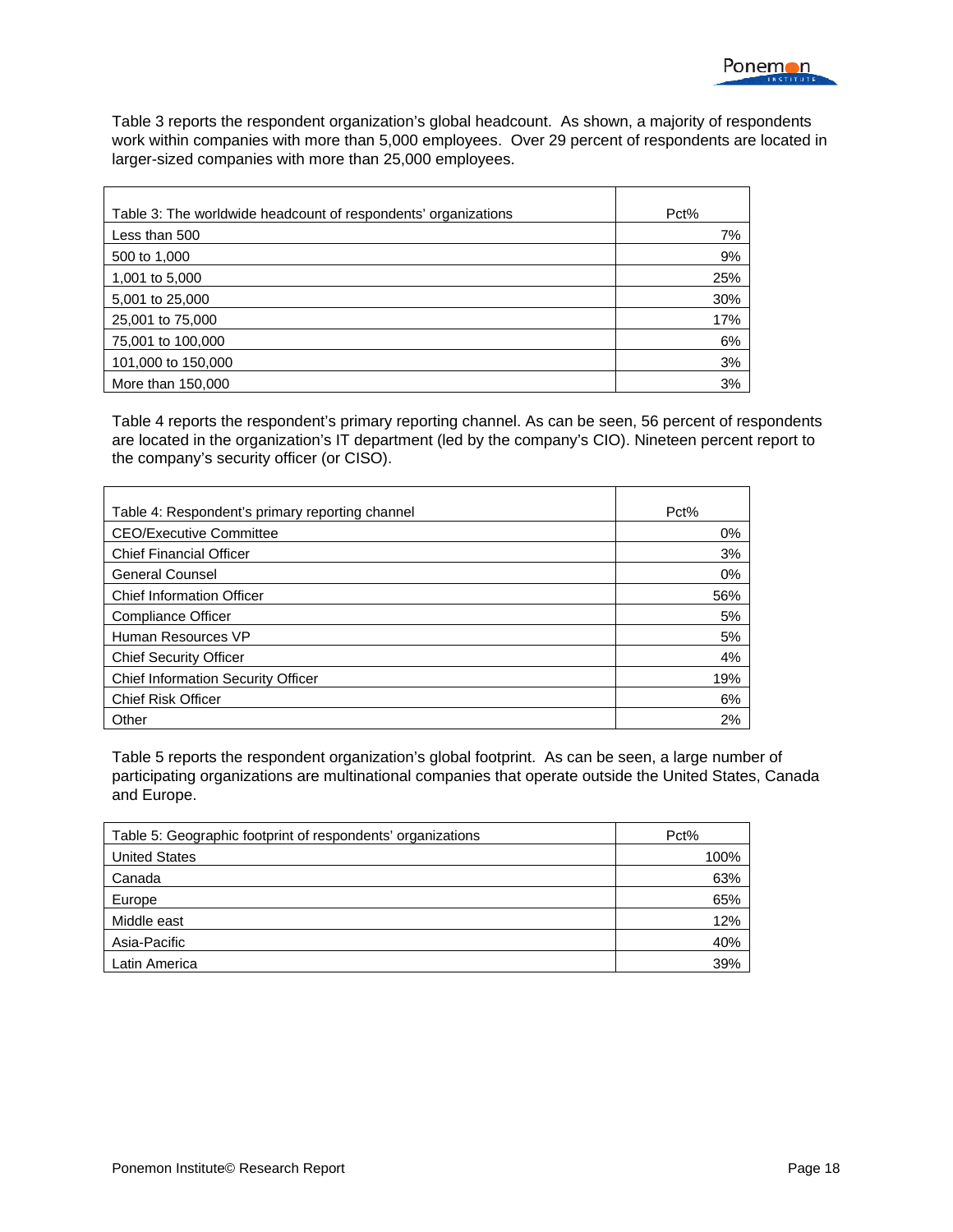#### **IV. Caveats to this study**

There are inherent limitations to survey research that need to be carefully considered before drawing inferences from findings. The following items are specific limitations that are germane to most web-based surveys.

- Non-response bias: The current findings are based on a sample of survey returns. We sent surveys to a representative sample of individuals, resulting in a large number of usable returned responses. Despite non-response tests, it is always possible that individuals who did not participate are substantially different in terms of underlying beliefs from those who completed the instrument.
- Sampling-frame bias: The accuracy is based on contact information and the degree to which the list is representative of individuals who are IT or IT security practitioners. We also acknowledge that the results may be biased by external events such as media coverage. We also acknowledge bias caused by compensating subjects to complete this research within a holdout period. Finally, because we used a web-based collection method, it is possible that non-web responses by mailed survey or telephone call would result in a different pattern of findings.
- Self-reported results: The quality of survey research is based on the integrity of confidential responses received from subjects. While certain checks and balances can be incorporated into the survey process, there is always the possibility that a subject did not provide a truthful response.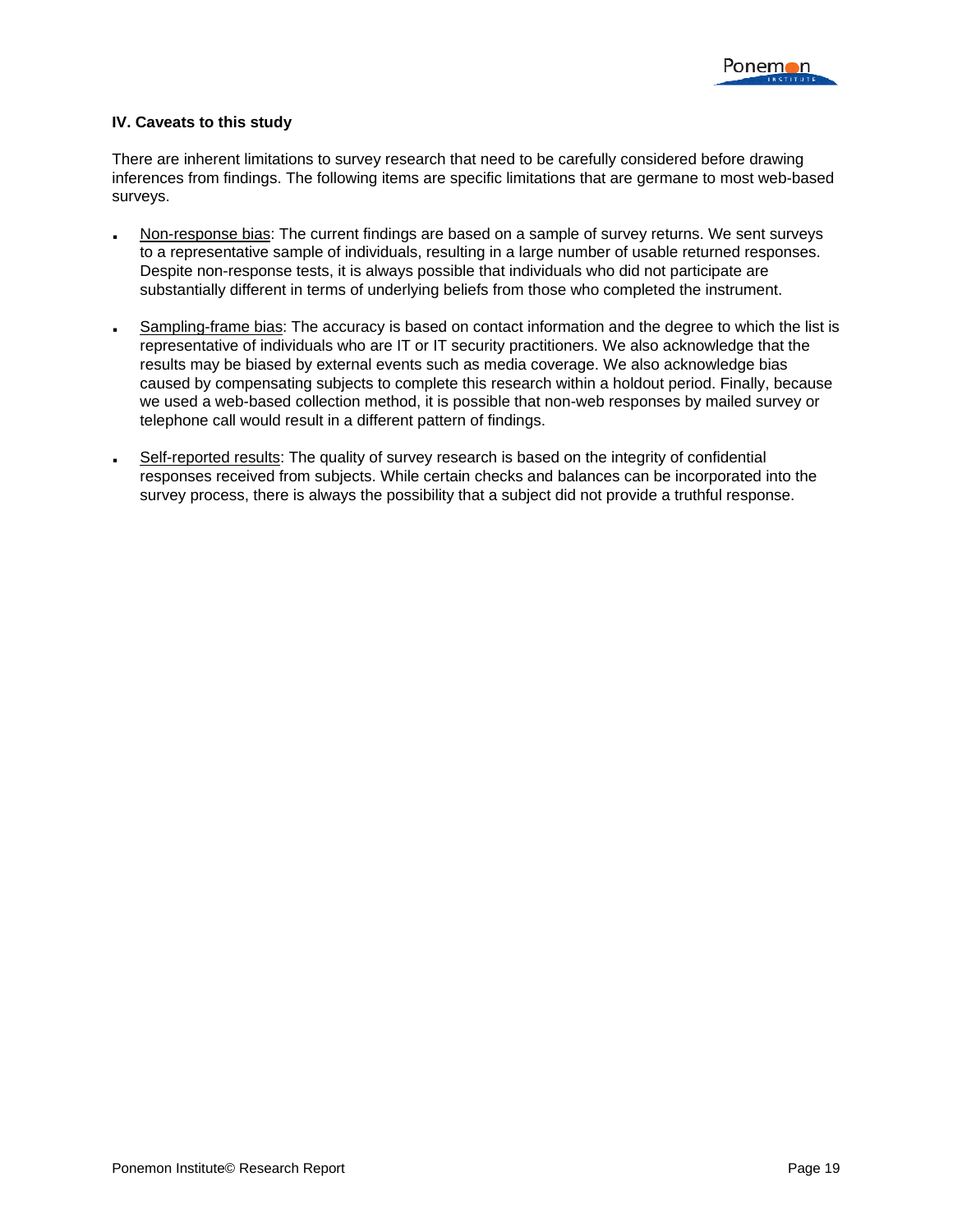#### **V: Implications & Recommendations**

Our findings suggest that IT staffs cannot keep up with the constant change to information resources, regulations and user access requirements. Many organizations are facing significant information risks because of a lack of resources, budget and IT staff, as well as ad hoc or inconsistent approaches to access management activities across the enterprise.

Many organizations emphasize certification in their access governance processes. This "check-in-thebox" mindset does not address a wide-array of security threats. Organizations' IT staff may not be proactive in discovering access-related problems. This complacency increases the risk of inappropriate or illegal access rights and privileges.

We believe this study shows the need for organizations to address the insider risk caused by inappropriate access governance processes. We recommend that they consider implementing preventative and detective controls that span both access request and access certification. A continuous approach for access governance, and not just periodic or reactive assessment, will enable leading organizations to decrease their compliance burden and the threat of insider malfeasance or negligence.

IT practitioners surveyed generally see the need for a strategic, unified approach to access governance and related responsible information management practices. Some specific recommendations based on the findings of this survey include:

- Implement a well-managed enterprise-wide access governance process that keeps employees, temporary employees and contractors from having too much access to information assets. At the same time, do not hinder individuals' access to information resources critical to their productivity. To do this, organizations must understand what role-based access individuals need. Further, changes to users' roles must be managed to ensure they have current and correct access rights.
- Create well-defined business policies for the assignment of access rights. These policies should be centrally controlled to ensure they are enforced in a consistent fashion across the enterprise. They also should encourage collaboration among different internal groups.
- Understand how to make the case for building enterprise-wide access governance to senior management. Factors to include are the fines and penalties for noncompliance and downtime as a result of negligence. With respect to data breaches, emphasize how they can impact an organization's bottom line.
- Track and measure the ability to enforce user access policies. This includes measuring the effectiveness of processes to manage changes to users' roles; revoking access rights upon an individual's termination; monitoring access rights of privileged users' accounts; and monitoring segregation of duties.
- Ensure that accountability for access rights is assigned to the business unit that has domain knowledge of the users' role and responsibility.
- Become proactive in managing access rights. Instead of making decisions on an ad hoc basis based on decentralized procedures, build a process that enables the organization to have continuous visibility into all user access across all information resources and entitlements to those resources. Technologies that automate access authorization, review and certification will limit the risk of human error and negligence.
- Bridge the language gap between IT staff and business managers to encourage a common understanding of how to express access rights and entitlements. This is especially important for the access request and access certification processes, in which gaps can cause unnecessary delays in access delivery or allows inappropriate access.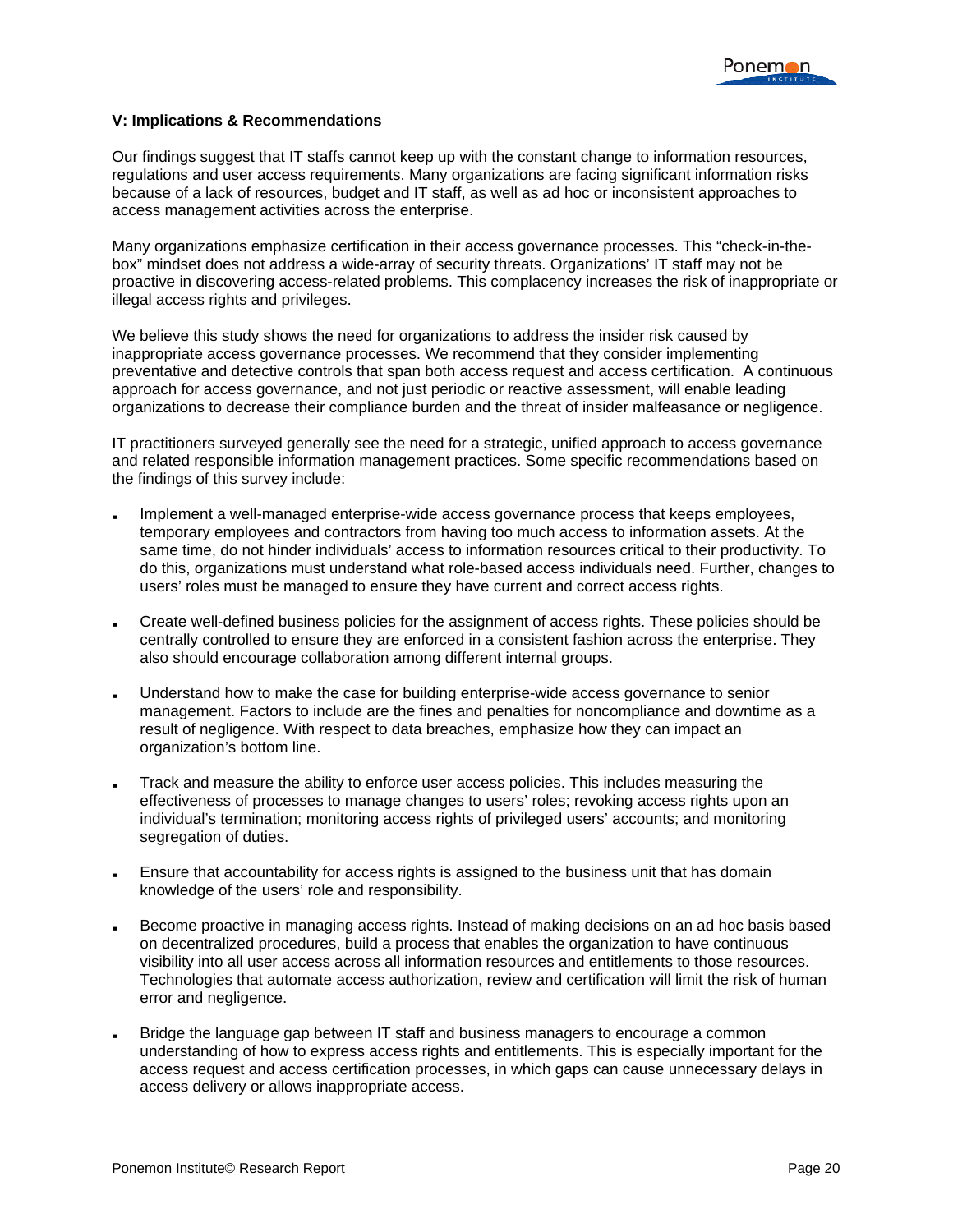

- Pursue extending controls over access to all information resources similar to those required under regulations (SOX, PCI, etc). This entails organizations broadening their view of risk management beyond compliance with specific regulations. Organizations need to go beyond the minimum requirements for compliance and think about risk in the broadest terms with the widest coverage. This is especially true because the loss of corporate IP is typically not covered under regulations or industry mandates.
- Extend the organizational access governance framework beyond the firewall to cloud computing and other IT outsourcing/software-as-a-service (SaaS) providers.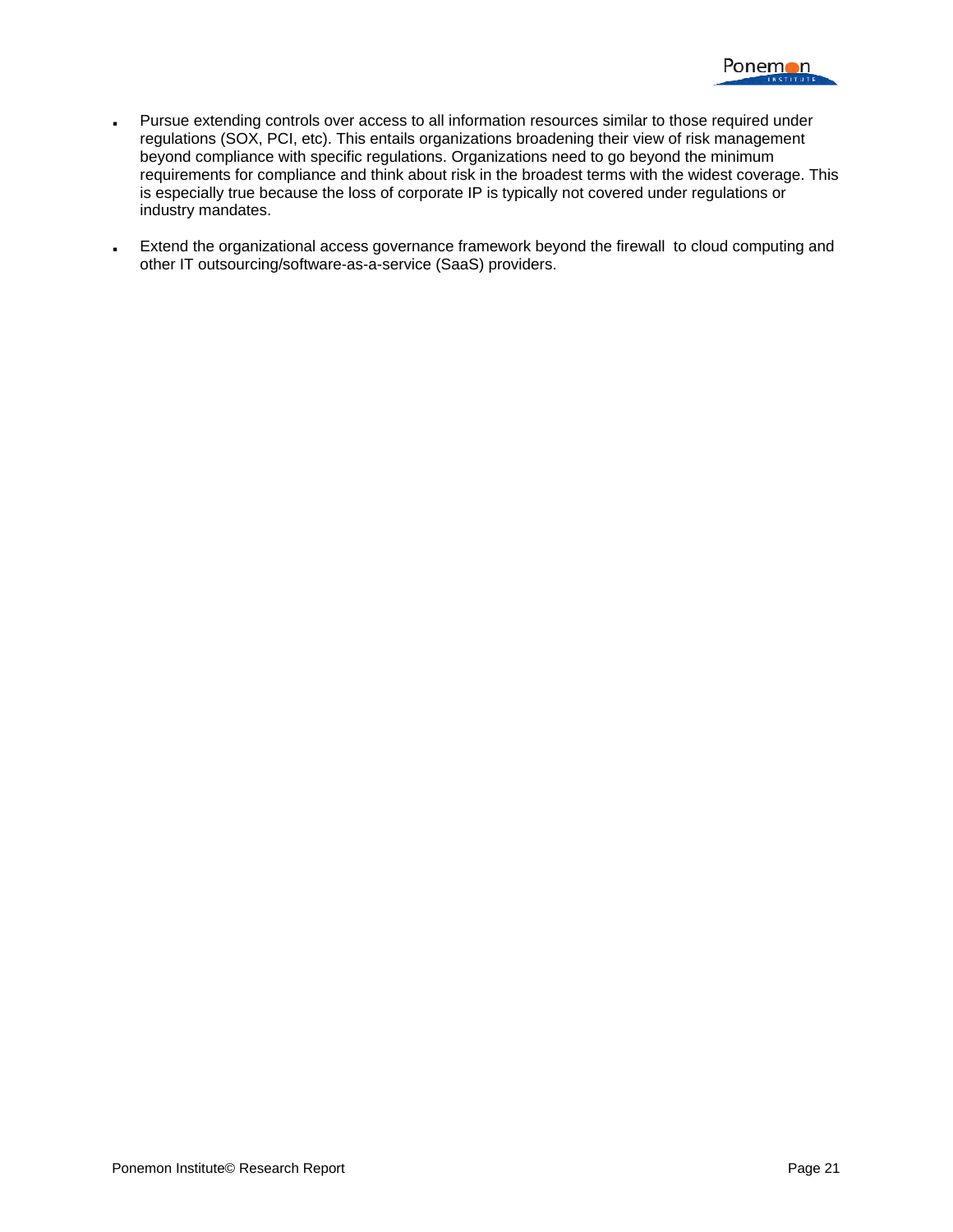## **Appendix I: Survey Details**

| Sample response | Freq.  | Pct%   |
|-----------------|--------|--------|
| Sampling frame  | 12,091 | 100.0% |
| Invitations     | 10,995 | 90.9%  |
| Bounce back     | 1,863  | 15.4%  |
| Total response  | 796    | 6.6%   |
| Rejections      | 68     | 0.6%   |
| Final sample    | 728    | 6.0%   |

| I. Screening                                                                                                                       |       |           |
|------------------------------------------------------------------------------------------------------------------------------------|-------|-----------|
| Q1. What best describes your level of involvement in providing end-<br>users access to information resources in your organization? | Frea. | Remainder |
| None                                                                                                                               | 12    |           |
| Low                                                                                                                                | 29    |           |
| Moderate                                                                                                                           | 83    | 83        |
| Significant                                                                                                                        | 339   | 339       |
| Very significant                                                                                                                   | 265   | 265       |
| Total                                                                                                                              | 728   | 687       |

| Q2. What best describes your role in providing end-users access to<br>information resources in your organization? Please check all that<br>apply. | Frea. | Subtract |
|---------------------------------------------------------------------------------------------------------------------------------------------------|-------|----------|
| Respond to access requests                                                                                                                        | 458   |          |
| Support the delivery of access                                                                                                                    | 631   |          |
| Support the enforcement of access policies                                                                                                        | 600   |          |
| Responsible for review and certification of access compliance                                                                                     | 447   |          |
| Install technologies relating to access rights management                                                                                         | 389   |          |
| Other                                                                                                                                             | 16    |          |
| None of the above                                                                                                                                 | 87    | 87       |
| Total                                                                                                                                             | 2628  | 641      |

| II. Attributions. Please rate your opinion for Q3a to Q3h using the<br>scale provided below each statement.                                                                                                                                                                                                                                                                                                           | Strongly agree | Agree      |
|-----------------------------------------------------------------------------------------------------------------------------------------------------------------------------------------------------------------------------------------------------------------------------------------------------------------------------------------------------------------------------------------------------------------------|----------------|------------|
| Q3a. In my organization, access governance policies are in-place<br>and are strictly enforced.                                                                                                                                                                                                                                                                                                                        | 14%            | 27%        |
| Q3b. In my organization, we have enough technologies to manage<br>and govern end-user access to information resources.                                                                                                                                                                                                                                                                                                | 13%            | 30%        |
| Q3c. In my organization, we have the <b>necessary resources</b> to<br>manage and govern end-user access to information resources.                                                                                                                                                                                                                                                                                     | 13%            | <b>24%</b> |
| Q3d. In my organization, the function responsible for providing end-<br>users with access to information resources is quick to respond to<br>changes in our business such as on-boarding access when<br>employees join the organization or changing access when an<br>employee transfers within the organization or in the event of<br>mergers/acquisitions, divestures, reorganizations and workforce<br>reductions. | 10%            | 18%        |
| Q3e. In my organization, senior leadership prefers IT operations to                                                                                                                                                                                                                                                                                                                                                   |                |            |
| manage and control access privileges for the enterprise.                                                                                                                                                                                                                                                                                                                                                              | 20%            | <b>29%</b> |
| Q3f. In my organization, senior leadership prefers each business<br>function to determine what access privileges are required for a user's<br>role and function.                                                                                                                                                                                                                                                      | <b>20%</b>     | 23%        |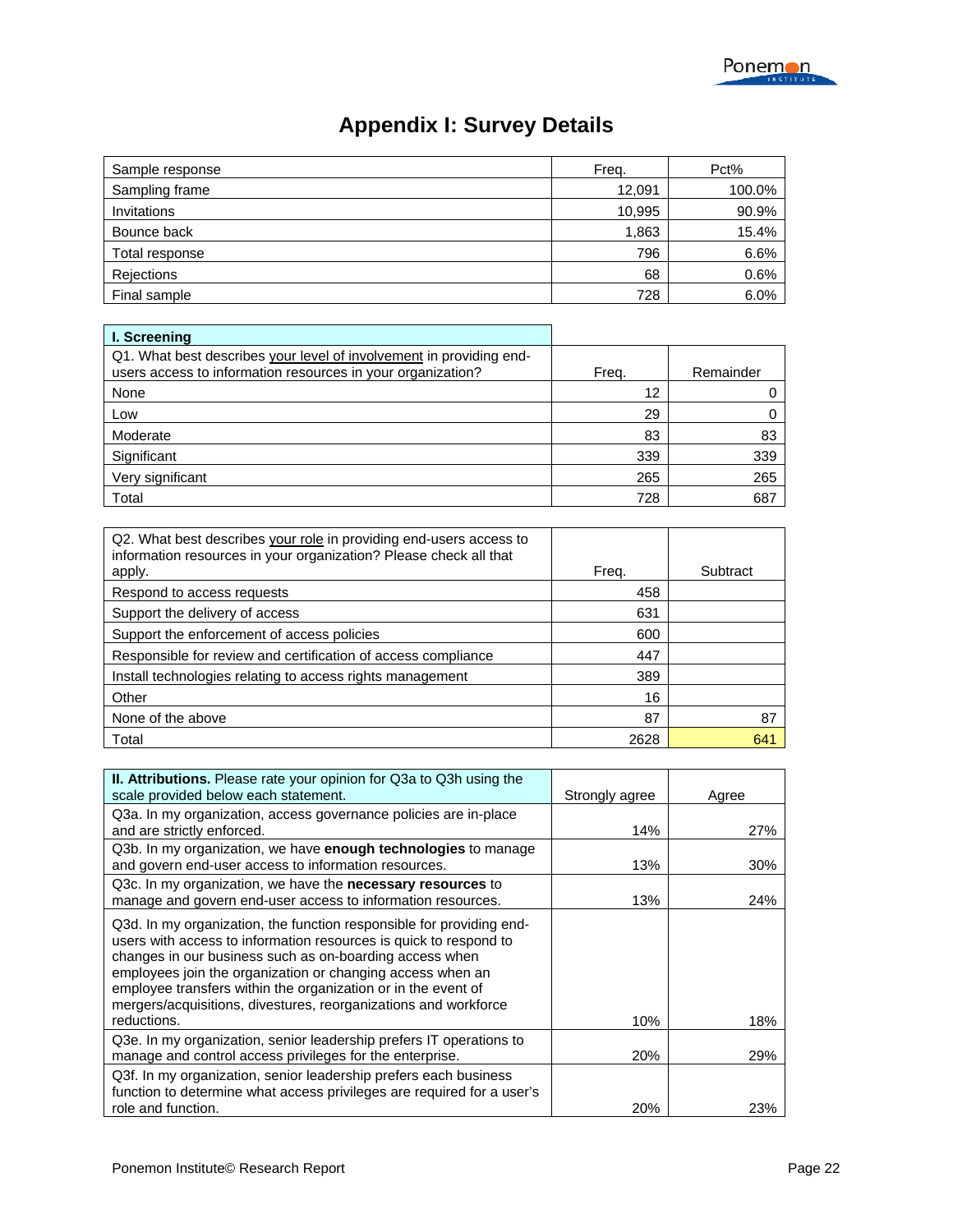

| Q3g. In my organization, IT security is viewed as a bottleneck in the                                                                 |     |     |
|---------------------------------------------------------------------------------------------------------------------------------------|-----|-----|
| access delivery process.                                                                                                              | 30% | 32% |
| Q3h. In my organization when a request for access is made, the<br>request is immediately checked against security policies before the |     |     |
| access is approved and assigned.                                                                                                      | 11% | 28% |

#### **III. Current access governance practices**

Q4. Please review all 8 identity & access management technologies below that may be used in your organization (by placing an X in the Yes column). Then, for each item selected, indicate the relative importance of the technology with respect to achieving your organization's security goals or mission.

| <b>Identity &amp; Access Management Technologies</b> | Yes |
|------------------------------------------------------|-----|
| Enterprise Role Lifecycle Management                 | 32% |
| <b>Access Request System</b>                         | 80% |
| <b>Access Policy Automation</b>                      | 50% |
| <b>Access Review and Certification System</b>        | 43% |
| <b>Privileged User Management</b>                    | 39% |
| Security Information and Event Management            | 56% |
| <b>Access Policy Automation For Cloud Services</b>   | 12% |
| <b>User Provisioning System</b>                      | 74% |

| <b>Identity &amp; Access Management Technologies</b> | Very important | Important |
|------------------------------------------------------|----------------|-----------|
| Enterprise Role Lifecycle Management                 | 47%            | 26%       |
| <b>Access Request System</b>                         | 16%            | 36%       |
| <b>Access Policy Automation</b>                      | 38%            | 24%       |
| Access Review and Certification System               | 52%            | 31%       |
| <b>Privileged User Management</b>                    | 50%            | 22%       |
| Security Information and Event Management            | 51%            | 30%       |
| <b>Access Policy Automation For Cloud Services</b>   | 26%            | 28%       |
| <b>User Provisioning System</b>                      | 27%            | 36%       |

| Q5a. What level of staffing do you have to respond to access<br>requests from the business and to support the fulfillment/delivery of<br>access? | Pct% | Extrapolated<br>value |
|--------------------------------------------------------------------------------------------------------------------------------------------------|------|-----------------------|
| Less than 5                                                                                                                                      | 50%  |                       |
| Between 5 and 10                                                                                                                                 | 31%  |                       |
| Between 11 and 20                                                                                                                                | 11%  |                       |
| Greater than 20                                                                                                                                  | 8%   |                       |
| Total                                                                                                                                            | 100% |                       |

| Q5b. What level of staffing do you have to support the enforcement of<br>and reporting on access compliance policies? | Pct% | Extrapolated<br>value |
|-----------------------------------------------------------------------------------------------------------------------|------|-----------------------|
| Less than 5                                                                                                           | 76%  |                       |
| Between 5 and 10                                                                                                      | 19%  |                       |
| Between 11 and 20                                                                                                     | 3%   |                       |
| Greater than 20                                                                                                       | 2%   |                       |
| Total                                                                                                                 | 100% |                       |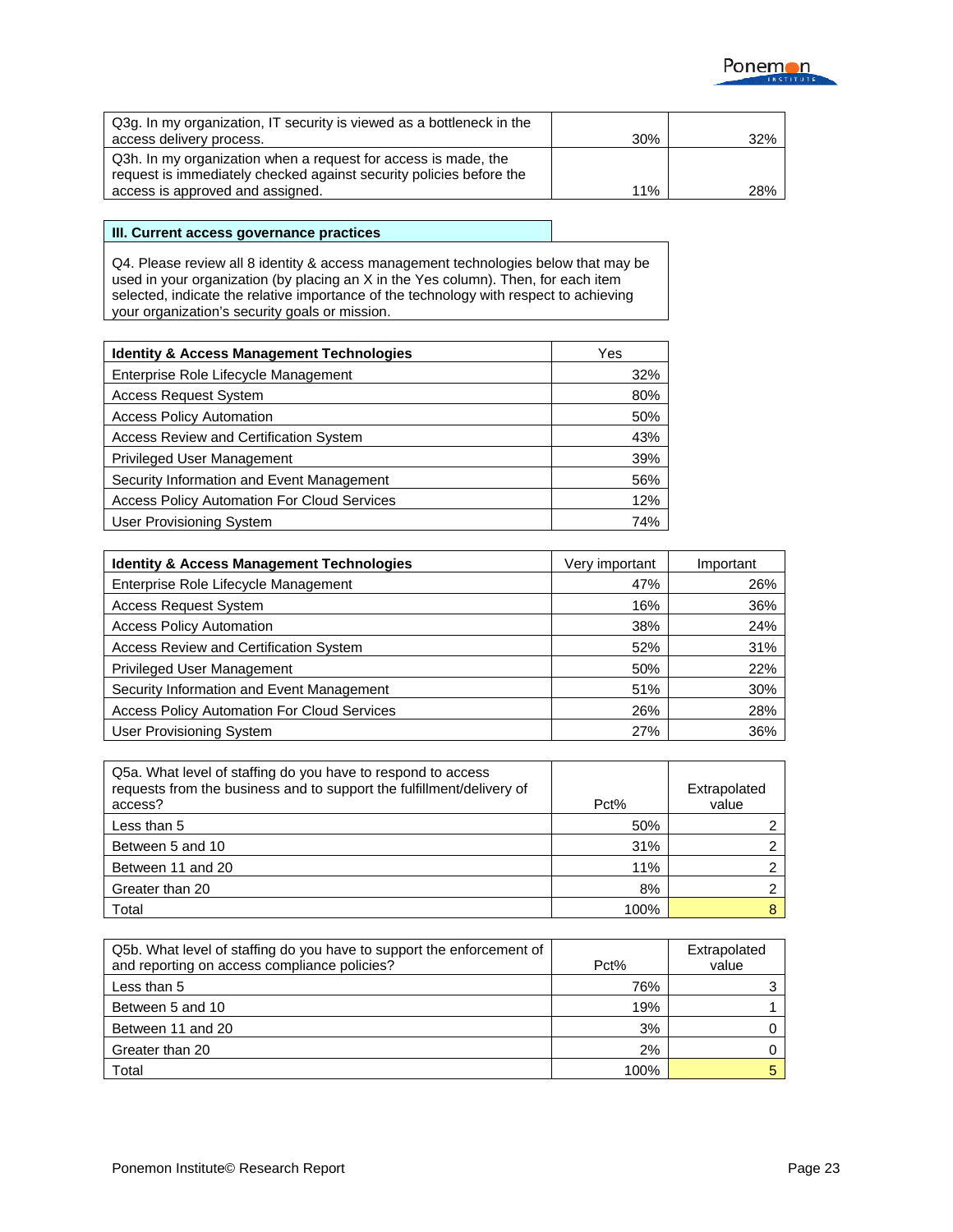

| Q6a. Approximately, how many information resources (applications,<br>databases, networks, servers, hosts, file shares) within your<br>organization require the assignment of user access rights? | Pct%  | Extrapolated<br>value |
|--------------------------------------------------------------------------------------------------------------------------------------------------------------------------------------------------|-------|-----------------------|
| Less than 5                                                                                                                                                                                      | $0\%$ |                       |
| Between 5 and 25                                                                                                                                                                                 | 3%    |                       |
| Between 26 and 50                                                                                                                                                                                | 11%   |                       |
| Between 51 and 100                                                                                                                                                                               | 31%   | 23                    |
| Between 101 and 1,000                                                                                                                                                                            | 41%   | 206                   |
| More than 1,000                                                                                                                                                                                  | 13%   | 162                   |
| Total                                                                                                                                                                                            | 100%  | 396                   |

| Q6b. On a monthly basis, how many access requests are made (i.e.<br>requesting new access, changes to existing access rights or<br>revocation of access due to termination)? | Pct% | Extrapolated<br>value |
|------------------------------------------------------------------------------------------------------------------------------------------------------------------------------|------|-----------------------|
| Less than 50                                                                                                                                                                 | 0%   |                       |
| Between 51 and 200                                                                                                                                                           | 2%   | 3                     |
| Between 201 and 500                                                                                                                                                          | 13%  | 45                    |
| Between 501 and 1,000                                                                                                                                                        | 25%  | 188                   |
| Between 1001 and 5,000                                                                                                                                                       | 48%  | 1,206                 |
| More than 5,000                                                                                                                                                              | 12%  | 716                   |
| Total per month                                                                                                                                                              | 100% | 2,157                 |
| Total per year                                                                                                                                                               |      | 25,890                |

| Q6c. How many information resources in your organization need to<br>be in compliance with regulations or industry mandates (e.g. PCI,<br>FERC/NERC, SOX, GLBA, FISMA, ITAR, MAR, HIPAA/HITECH,<br>FFIEC, BASEL II, State & Country-based privacy regulations, etc.)? | $Pct\%$ | Extrapolated<br>value |
|----------------------------------------------------------------------------------------------------------------------------------------------------------------------------------------------------------------------------------------------------------------------|---------|-----------------------|
| Less than 5                                                                                                                                                                                                                                                          | $0\%$   |                       |
| Between 5 and 20                                                                                                                                                                                                                                                     | 15%     | 2                     |
| Between 21 and 50                                                                                                                                                                                                                                                    | 31%     |                       |
| Between 51 and 100                                                                                                                                                                                                                                                   | 37%     | 28                    |
| Between 101 and 500                                                                                                                                                                                                                                                  | 14%     | 42                    |
| More than 500                                                                                                                                                                                                                                                        | 3%      | 18                    |
| Total                                                                                                                                                                                                                                                                | 100%    | 100                   |

| Q7. Are user access rights determined by a user's clearance to highly<br>sensitive information resources? | Pct% | Q5a last year |
|-----------------------------------------------------------------------------------------------------------|------|---------------|
| <b>Yes</b>                                                                                                | 61%  | 63%           |
| No                                                                                                        | 21%  | 17%           |
| Unsure                                                                                                    | 18%  | 20%           |
| Total                                                                                                     | 100% | 100%          |

| Q8a. What types of data do you consider to be most at risk in your<br>organization due to the lack of proper access control? | Pct% | Q6 last year |
|------------------------------------------------------------------------------------------------------------------------------|------|--------------|
| Customer information (B-to-B)                                                                                                | 46%  | 49%          |
| Consumer information (B-to-B)                                                                                                | 14%  | 16%          |
| Employee information                                                                                                         | 26%  | 23%          |
| Financial information                                                                                                        | 14%  | 15%          |
| General business information                                                                                                 | 56%  | 45%          |
| Company intellectual property                                                                                                | 57%  | 50%          |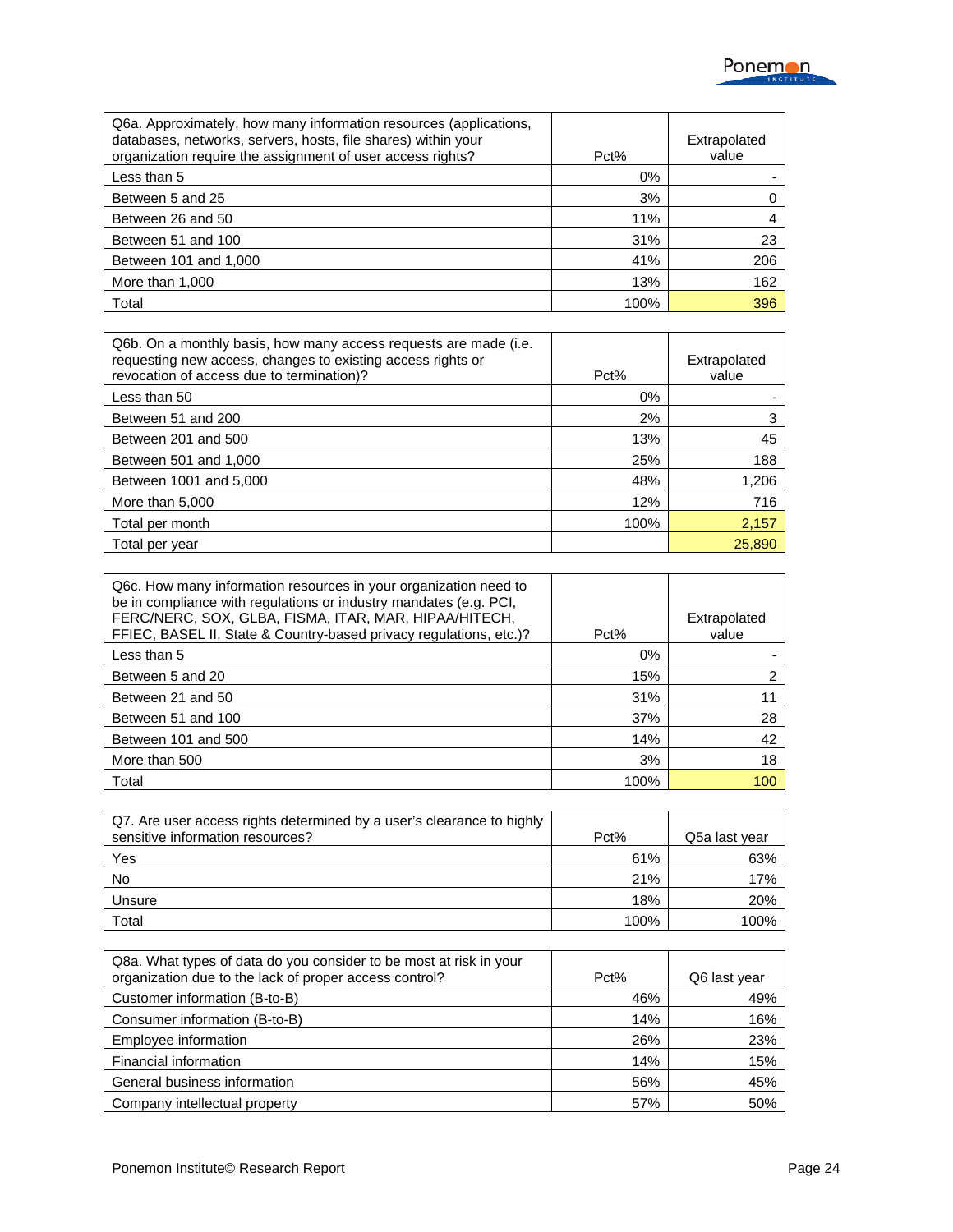| Q8b. What type of applications do you consider to be most at risk in<br>your organization due to the lack of proper access control? (Please |         |                 |
|---------------------------------------------------------------------------------------------------------------------------------------------|---------|-----------------|
| select the top three)                                                                                                                       | $Pct\%$ | Q7<br>last year |
| Finance/ERP applications                                                                                                                    | 15%     | 16%             |
| <b>CRM</b> applications                                                                                                                     | 29%     | 36%             |
| Supply chain management applications                                                                                                        | 8%      | 9%              |
| Revenue generating applications                                                                                                             | 30%     | 29%             |
| Business unit specific applications                                                                                                         | 63%     | 52%             |
| Productivity applications                                                                                                                   | 10%     | 12%             |
| Knowledge applications                                                                                                                      | 14%     | 18%             |
| Cloud-based applications (i.e. Salesforce.com)                                                                                              | 40%     | Not rated       |

| Q9. What best describes the process for assigning access to<br>information resources in your organization today? Please select one |            |              |
|------------------------------------------------------------------------------------------------------------------------------------|------------|--------------|
| best choice.                                                                                                                       | Pct%       | Q8 last year |
| An "ad hoc" process                                                                                                                | 33%        | 31%          |
| Determined by well-defined policies that are centrally controlled by<br>corporate IT                                               | <b>27%</b> | 25%          |
| Determined by well-defined policies that are controlled by business                                                                |            |              |
| or application owners                                                                                                              | 32%        | 38%          |
| Unsure                                                                                                                             | 8%         | 6%           |
| Total                                                                                                                              | 100%       | 100%         |

| Q10. How likely would it be that end-users in your organization have<br>more access than is required to do their job? | Pct% | Q9 last year |
|-----------------------------------------------------------------------------------------------------------------------|------|--------------|
| Never                                                                                                                 | 3%   | 2%           |
| Sometimes                                                                                                             | 31%  | 34%          |
| Often                                                                                                                 | 38%  | 33%          |
| Very often                                                                                                            | 18%  | 11%          |
| Unsure                                                                                                                | 10%  | 19%          |
| Total                                                                                                                 | 100% | 100%         |

| Q11. How is access to information resources granted to end-users?  | Pct%      | Q <sub>10</sub> last year |
|--------------------------------------------------------------------|-----------|---------------------------|
| On a project or ad hoc basis                                       | 27%       | 29%                       |
| Based on title or position                                         | 11%       | 8%                        |
| Based on job function                                              | 30%       | 21%                       |
| Based on the employee's department                                 | 23%       | 25%                       |
| No systematic approach or process for granting access rights exist | 9%        | 10%                       |
| Other                                                              | Not rated | 7%                        |
| Total                                                              | 100%      | 100%                      |

| Q12. Who is responsible for making the decision to grant an end-user<br>access to information resources? | $Pct\%$ | Q11 last year |
|----------------------------------------------------------------------------------------------------------|---------|---------------|
| Information technology operations                                                                        | 16%     | 19%           |
| Information security department                                                                          | 7%      | 6%            |
| Compliance department                                                                                    | 5%      | 4%            |
| Business unit managers                                                                                   | 37%     | 29%           |
| Application owners                                                                                       | 23%     | 22%           |
| Human resource department                                                                                | 8%      | 12%           |
| Unsure                                                                                                   | 4%      | 8%            |
| Total                                                                                                    | 100%    | 100%          |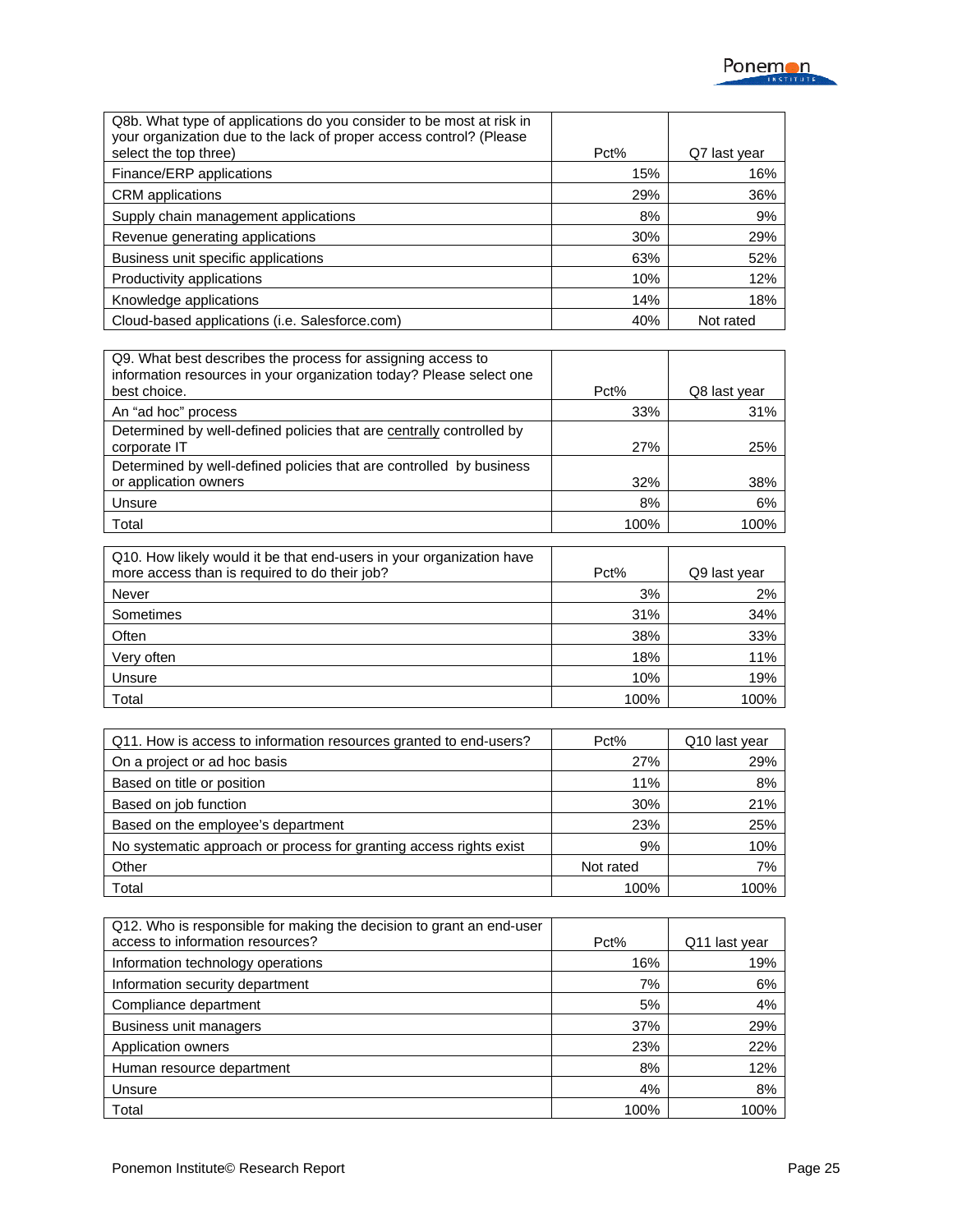| Q13a. What processes are used for granting user access to<br>information resources. Please select the top two | Pct% | Q12 last year |
|---------------------------------------------------------------------------------------------------------------|------|---------------|
| Manual process ( <i>i.e.</i> email or phone)                                                                  | 18%  | 21%           |
| Homegrown access request systems                                                                              | 32%  | 36%           |
| Commercial off-the-shelf automated solutions                                                                  | 36%  | 30%           |
| <b>IT Help Desk</b>                                                                                           | 9%   | 7%            |
| Unsure                                                                                                        | 4%   | 6%            |
| Other                                                                                                         | 1%   | 0%            |
| Total                                                                                                         | 100% | 100%          |

| Q13b. What processes are used to review and certify user access?<br>(Please select the top two) | $Pct\%$ | Q13 last year |
|-------------------------------------------------------------------------------------------------|---------|---------------|
| Manual process ( <i>i.e.</i> email, spreadsheets)                                               | 38%     | 42%           |
| Homegrown access certification system                                                           | 19%     | 21%           |
| Commercial off-the-shelf access certification system                                            | 33%     | 23%           |
| Unsure                                                                                          | 5%      | 6%            |
| Other                                                                                           | 5%      | 8%            |
| Total                                                                                           | 100%    | 100%          |

| Q14a. Does your organization use job or functional roles to make the<br>determination for what access is appropriate? | Pct% | Q14a last year |
|-----------------------------------------------------------------------------------------------------------------------|------|----------------|
| Yes                                                                                                                   | 58%  | 54%            |
| No                                                                                                                    | 42%  | 46%            |
| Total                                                                                                                 | 100% | 100%           |

| Q14b. If yes, is there a regular process to review the definitions of<br>these roles and who has them? | Pct% | Q14b last year |
|--------------------------------------------------------------------------------------------------------|------|----------------|
|                                                                                                        |      |                |
| Yes                                                                                                    | 50%  | 49%            |
| No                                                                                                     | 50%  | 51%            |
| Total                                                                                                  | 100% | 100%           |

| Q15. Who is responsible for conducting user or role certification? | $Pct\%$ | Q14c last year |
|--------------------------------------------------------------------|---------|----------------|
| IT security teams                                                  | 20%     | 16%            |
| <b>Business units</b>                                              | 56%     | 55%            |
| Audit/compliance teams                                             | 24%     | 29%            |
| Other                                                              | 0%      | $1\%$          |
| Total                                                              | 100%    | 100%           |

| Q16. Are changes to access validated or checked? | Pct% | Q17 last year |
|--------------------------------------------------|------|---------------|
| Yes                                              | 35%  | 30%           |
| No                                               | 45%  | 51%           |
| Unsure                                           | 20%  | 19%           |
| Total                                            | 100% | 100%          |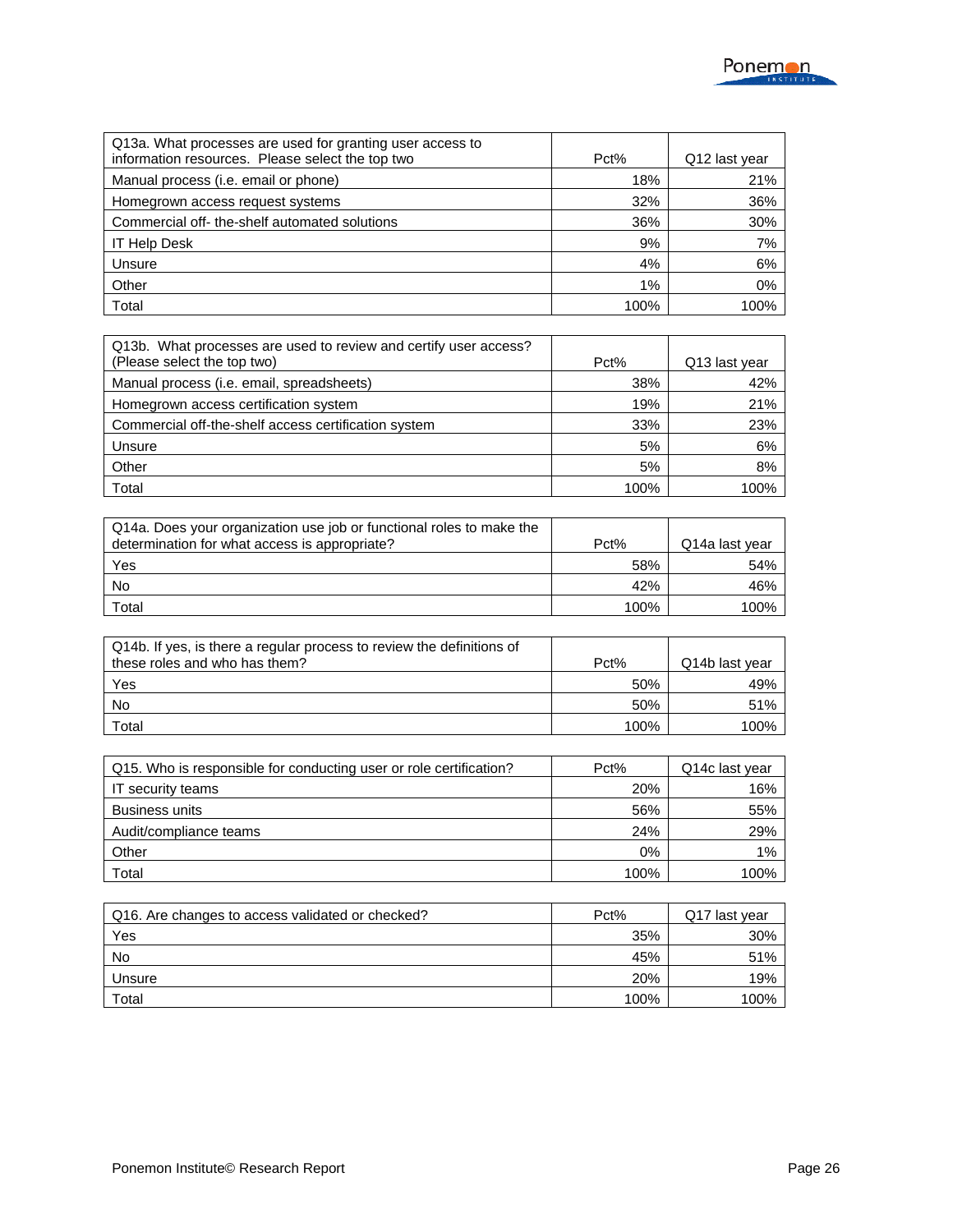| Q17. How do you detect the sharing of system administration access<br>rights or root level access rights by privileged users? (Please select |      |               |
|----------------------------------------------------------------------------------------------------------------------------------------------|------|---------------|
| the top two)                                                                                                                                 | Pct% | Q20 last year |
| Technology-based identity and access controls                                                                                                | 29%  | 25%           |
| Manually-based identity and access controls                                                                                                  | 15%  | 20%           |
| A combination of technology and manually-based identity and access                                                                           |      |               |
| controls                                                                                                                                     | 35%  | 44%           |
| Access to sensitive or confidential information is not really controlled                                                                     | 8%   | 7%            |
| Unsure                                                                                                                                       | 2%   | 5%            |
| We are unable to detect                                                                                                                      | 11%  | Not rated     |
| Total                                                                                                                                        | 100% | 100%          |

| Q18. How well does your organization make sure access policies for<br>the following tasks are enforced? Please use the following scale to<br>rate each task provided using the $1 =$ excellent, $2 =$ good, $3 =$ fair, $4 =$<br>poor, 9 = task is not performed. | 1 & 2 combined | Q21 last year  |
|-------------------------------------------------------------------------------------------------------------------------------------------------------------------------------------------------------------------------------------------------------------------|----------------|----------------|
| Assigning access based on job function or responsibilities                                                                                                                                                                                                        | 29%            | 27%            |
| Revoking or changing access privileges as needed when an<br>employee's job or function changes or their relationship with the<br>organization is terminated                                                                                                       | 20%            | 23%            |
| Enforcing access policies in a consistent fashion across all<br>information resources in the organization                                                                                                                                                         | 21%            | 17%            |
| Monitoring and managing privileged users' access (system<br>administration, root level access)                                                                                                                                                                    | 33%            | 35%            |
| Enforcing segregation of duties requirements                                                                                                                                                                                                                      | 28%            | 34%            |
| Providing evidence of compliance with regulations and industry<br>mandates                                                                                                                                                                                        | 16%            | 14%            |
| Understanding user entitlements that are out of scope for a particular<br>role or that violate a policy                                                                                                                                                           | 17%            | 16%            |
| Requests for access are always checked against security policies<br>before the access is approved and assigned                                                                                                                                                    | 11%            | Not rated      |
| Q19a. How confident are you that your organization has enterprise-<br>wide visibility for user access and can determine if it is compliant with<br>policies?                                                                                                      | 1 & 2 combined | Q22a last year |
| Very confident                                                                                                                                                                                                                                                    | 15%            | 14%            |
| Confident                                                                                                                                                                                                                                                         | 17%            | 16%            |
| Somewhat confident                                                                                                                                                                                                                                                | 23%            | 20%            |
| Not confident                                                                                                                                                                                                                                                     | 34%            | 31%            |
| Unsure                                                                                                                                                                                                                                                            | 11%            | 19%            |
| Total                                                                                                                                                                                                                                                             | 100%           | 100%           |
| Q19b. If "not confident," please select one reason.                                                                                                                                                                                                               | Pct%           | Q22b last year |
| We can't create a unified view of user access across the enterprise                                                                                                                                                                                               | 25%            | 34%            |
| We only have visibility into user account information but not<br>entitlement information                                                                                                                                                                          | 21%            | Not rated      |
| We can't apply controls that need to span across information<br>resources                                                                                                                                                                                         | 12%            | Not rated      |
| We can't keep up with the changes occurring to our organization's<br>information resources (on-boarding, off- boarding and outsourcing for<br>management)                                                                                                         | 42%            | Not rated      |
| Total                                                                                                                                                                                                                                                             | 100%           |                |
|                                                                                                                                                                                                                                                                   |                |                |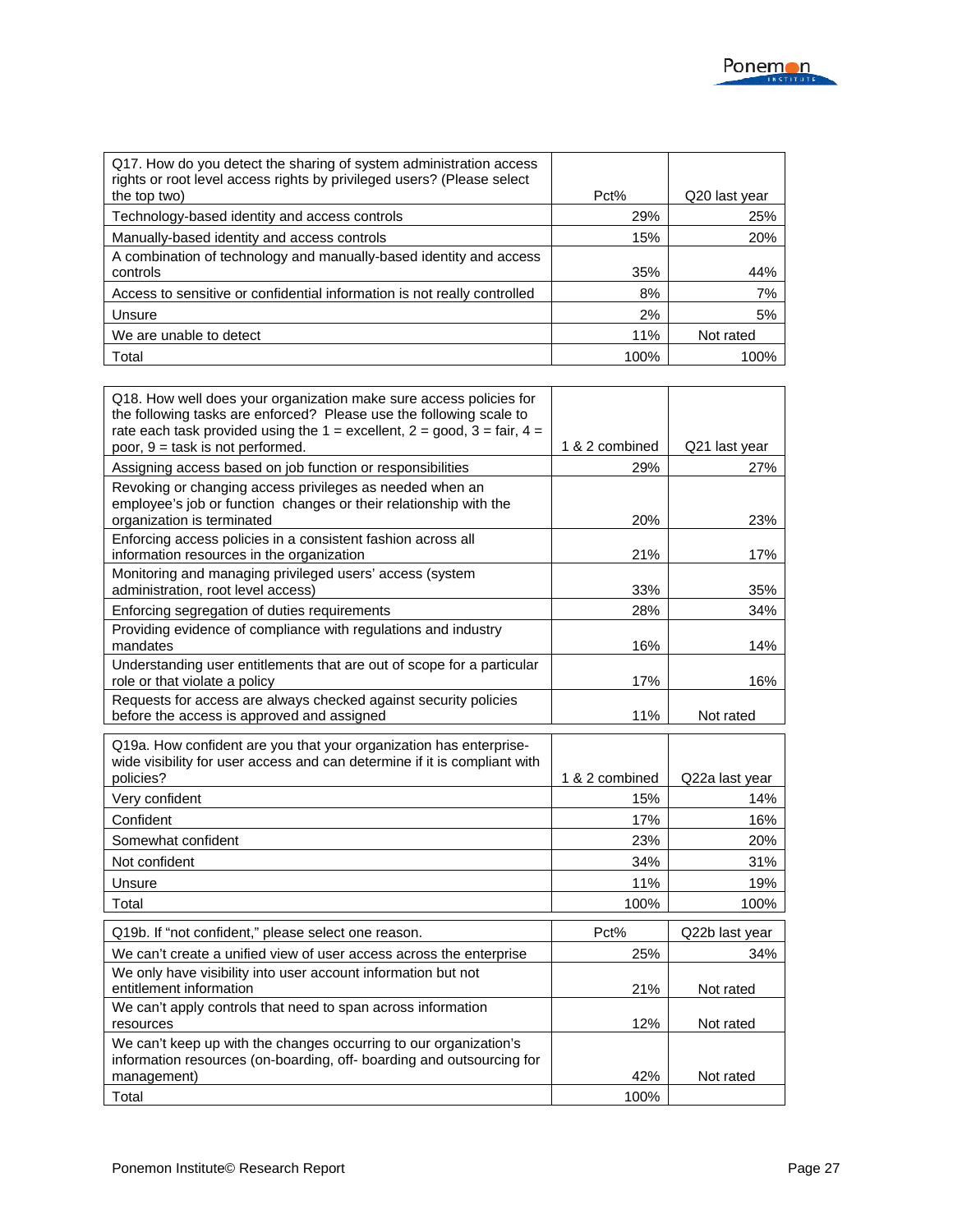| Q20. What are the critical success factors for implementing <b>access</b><br><b>governance across</b> the enterprise? Please rate the following 10<br>success factors using the following scale: $1 = \text{Verv important}$ , $2 =$<br>important, $3$ = sometimes important, $4$ = not important, $5$ = irrelevant | 1 & 2 combined | Q23 last year |
|---------------------------------------------------------------------------------------------------------------------------------------------------------------------------------------------------------------------------------------------------------------------------------------------------------------------|----------------|---------------|
| Senior level executive support                                                                                                                                                                                                                                                                                      | 80%            | 78%           |
| Ample budget                                                                                                                                                                                                                                                                                                        | 81%            | 77%           |
| Identity and access management technologies                                                                                                                                                                                                                                                                         | 74%            | 70%           |
| Well understood access policies and procedures                                                                                                                                                                                                                                                                      | 64%            | 52%           |
| Accountability for governing user access owned by the business                                                                                                                                                                                                                                                      | 85%            | Not rated     |
| Access rights assigned based on job function and responsibilities                                                                                                                                                                                                                                                   | 65%            | 65%           |
| Compliance controls consistently applied across the enterprise                                                                                                                                                                                                                                                      | 73%            | 71%           |
| Ability to automatically remediate access policy violations                                                                                                                                                                                                                                                         | 56%            | Not rated     |
| Monitoring access inactivity to determine if access should be revoked                                                                                                                                                                                                                                               | 59%            | Not rated     |
| Audits by an independent third-party                                                                                                                                                                                                                                                                                | 24%            | 25%           |

| IV. Perceived problems & remedies                                                                                                                    |        |
|------------------------------------------------------------------------------------------------------------------------------------------------------|--------|
| Q21. What are the key problems you face in delivering access to<br>end-users within your organization? Please select only your top<br>three choices. | Total% |
| Takes too long to deliver access to users (not meeting our SLAs with<br>the business)                                                                | 21%    |
| Too expensive                                                                                                                                        | 37%    |
| Too much staff required                                                                                                                              | 14%    |
| Can't apply access policy controls at point of change request                                                                                        | 38%    |
| Delivery of access to users is staggered (not delivered at the same<br>time)                                                                         | 22%    |
| Cannot keep pace with the number of access change requests that<br>come in on a regular basis                                                        | 52%    |
| Lack of a consistent approval process for access and a way to handle<br>exceptions                                                                   | 37%    |
| Difficult to audit and validate access changes                                                                                                       | 19%    |
| Burdensome process for business users requesting access                                                                                              | 48%    |
| No common language exists for how access is requested that will<br>work for both IT and the business                                                 | 10%    |
| Other                                                                                                                                                | 3%     |
| Total                                                                                                                                                | 300%   |

| Q22. What are the key problems you face enforcing access<br>compliance policies? (Please check all that apply) | Total% |
|----------------------------------------------------------------------------------------------------------------|--------|
| Manual approach used (which is complex and cumbersome)                                                         | 36%    |
| Expensive because there are too many people required to enforce<br>access policies                             | 81%    |
| Not enough IT staff                                                                                            | 65%    |
| No staff expertise to design and implement access controls                                                     | 25%    |
| Total                                                                                                          | 207%   |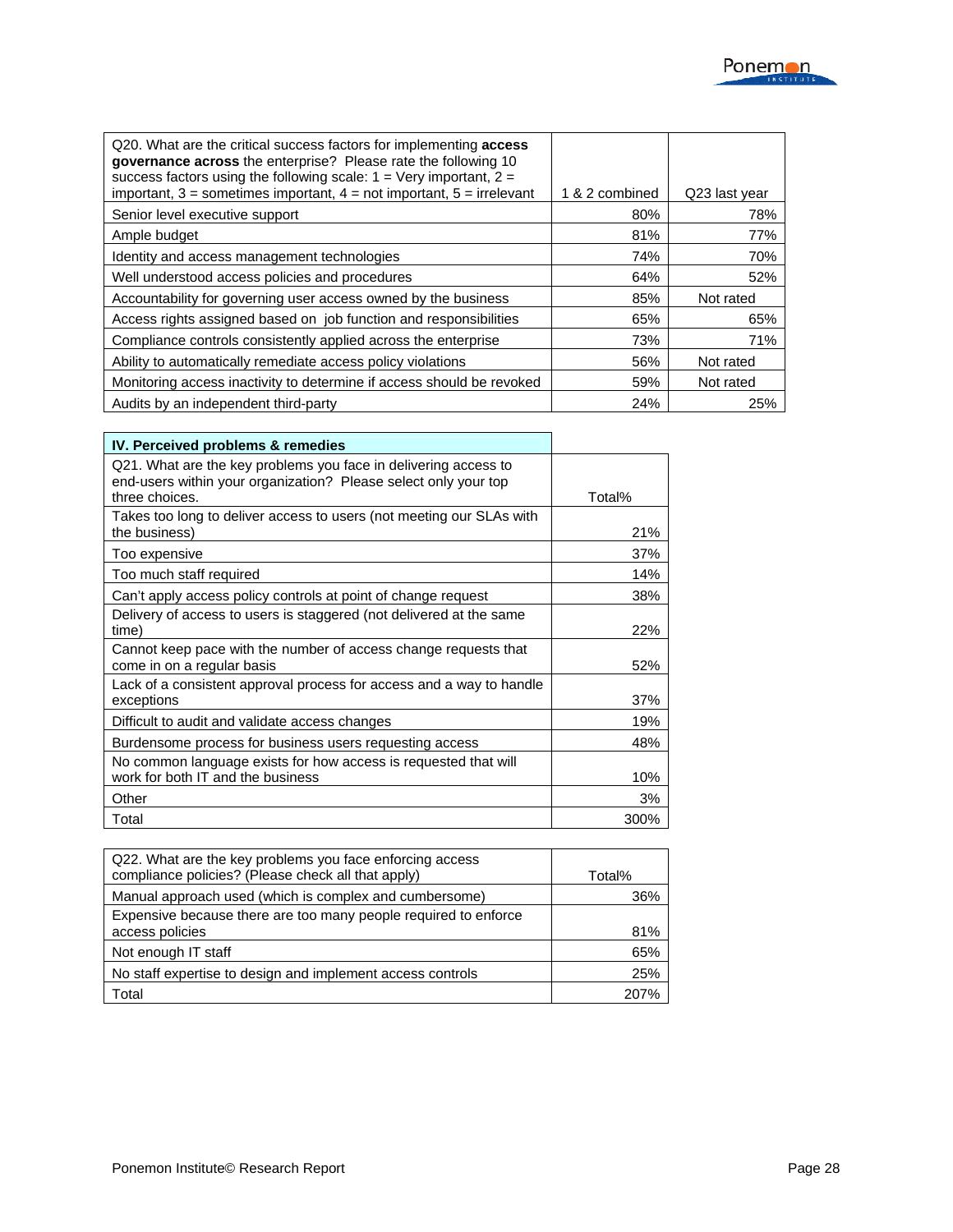| Q23. What do you think are the root causes of key problems you<br>selected above? Please assign an approximate percentage for each<br>reason listed below. | Points |
|------------------------------------------------------------------------------------------------------------------------------------------------------------|--------|
| With so many information resources, it is difficult to keep pace with all<br>the entitlement changes                                                       | 4%     |
| Business units often do not know what access to request                                                                                                    | 6%     |
| IT operations finds it difficult to map access privileges to roles                                                                                         | 21%    |
| Manual access processes make it easy to circumvent procedures or<br>policies                                                                               | 8%     |
| We can't automate our access control policies across all information<br>resources                                                                          | 5%     |
| There is no accountability for who makes access rights decisions                                                                                           | 19%    |
| We do not have the resources to monitor and enforce compliance<br>with access policy                                                                       | 13%    |
| We do not have sufficient budget                                                                                                                           | 19%    |
| We do not have the skilled staff                                                                                                                           | 5%     |
| Total                                                                                                                                                      | 100%   |

| Attributions. In your opinion, how will each of the following situations<br>affect your organization's access governance process? | Very significant | Significant |
|-----------------------------------------------------------------------------------------------------------------------------------|------------------|-------------|
| Q24a. Increasing number of regulations or industry mandates                                                                       | 26%              | 32%         |
| Q24b. Adoption of cloud-based applications enables the business or<br>end-users to circumvent existing access policies            | 39%              | 34%         |
| Q24c. Outsourcing of applications and data for management                                                                         | 29%              | 23%         |
| Q24d. The constant turnover (ebb and flow) of temporary employees,                                                                |                  |             |
| contractors, consultants and partners                                                                                             | 35%              | 24%         |
| Q24f. Availability of automated access governance technologies                                                                    | 38%              | 30%         |
| Q24g. Constant changes to the organization as a result of mergers                                                                 |                  |             |
| and acquisitions, divestitures, reorganizations and downsizing                                                                    | 29%              | 23%         |

J.

| V. Your role                                                        |      |           |
|---------------------------------------------------------------------|------|-----------|
| D1. What organizational level best describes your current position? | Pct% | Last year |
| <b>Senior Executive</b>                                             | 0%   | 1%        |
| Vice President                                                      | 3%   | 2%        |
| Director                                                            | 19%  | 17%       |
| Manager                                                             | 27%  | 40%       |
| Supervisor                                                          | 21%  | Not rated |
| Technician                                                          | 17%  | Not rated |
| Staff                                                               | 9%   | 38%       |
| Contractor                                                          | 2%   | Not rated |
| Other                                                               | 2%   | 2%        |
| Total                                                               | 100% | 100%      |

| D2. Is this a full time position? | Pct% |
|-----------------------------------|------|
| Yes                               | 98%  |
| No                                | 2%   |
| Total                             | 100% |

.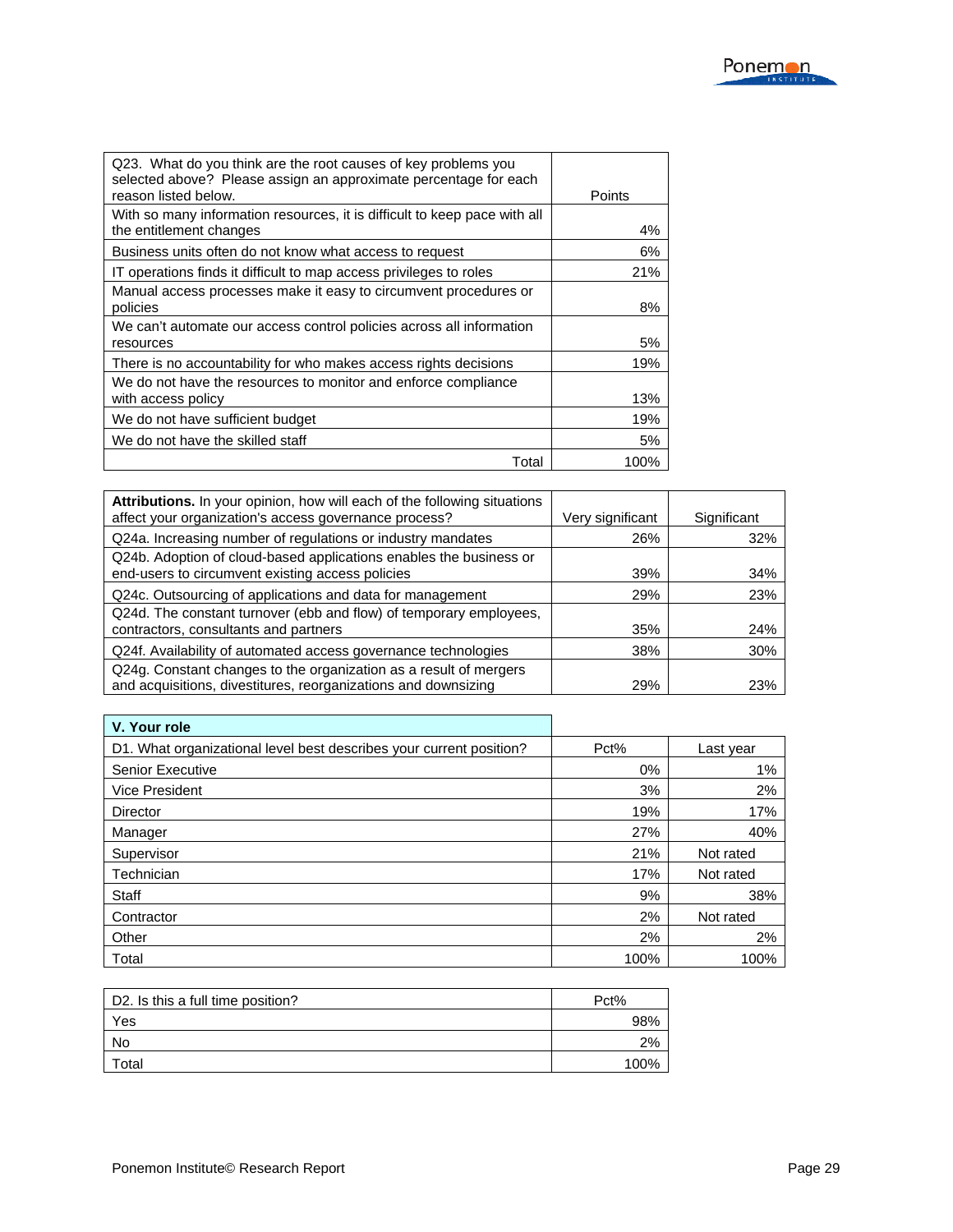| D3. Check the <b>Primary Person</b> you or your IT security leader reports<br>to within the organization. | Pct%  |
|-----------------------------------------------------------------------------------------------------------|-------|
| <b>CEO/Executive Committee</b>                                                                            | $0\%$ |
| <b>Chief Financial Officer</b>                                                                            | 3%    |
| General Counsel                                                                                           | $0\%$ |
| <b>Chief Information Officer</b>                                                                          | 56%   |
| <b>Compliance Officer</b>                                                                                 | 5%    |
| Human Resources VP                                                                                        | 5%    |
| <b>Chief Security Officer</b>                                                                             | 4%    |
| <b>Chief Information Security Officer</b>                                                                 | 19%   |
| <b>Chief Risk Officer</b>                                                                                 | 6%    |
| Other                                                                                                     | 2%    |
| Total                                                                                                     | 100%  |

| D4 Experience                                                        | Mean  | Median |
|----------------------------------------------------------------------|-------|--------|
| Total years of job experience                                        | 10.30 | 9.50   |
| Total years in IT or security field                                  | 9.54  | 9.00   |
| Total years on the job                                               | 4.57  | 5.00   |
| D5. Gender                                                           | Pct%  |        |
| Female                                                               | 35%   |        |
| Male                                                                 | 65%   |        |
| Total                                                                | 100%  |        |
| D6. What industry best describes your organization's industry focus? | Pct%  |        |
| Automotive                                                           | $1\%$ |        |
| Brokerage & Investments                                              | 2%    |        |
| Communications                                                       | 4%    |        |
| <b>Credit Cards</b>                                                  | 3%    |        |
| Defense                                                              | 5%    |        |
| Education                                                            | 4%    |        |
| Energy                                                               | 3%    |        |
| <b>Entertainment and Media</b>                                       | 2%    |        |
| <b>Federal Government</b>                                            | 12%   |        |
| Food Service                                                         | 1%    |        |
| Healthcare                                                           | 9%    |        |
| Hospitality                                                          | 2%    |        |
| Manufacturing                                                        | 6%    |        |
| Insurance                                                            | 2%    |        |
| Internet & ISPs                                                      | $1\%$ |        |
| State or Local Government                                            | 3%    |        |
| Pharmaceuticals                                                      | 5%    |        |
| <b>Professional Services</b>                                         | 4%    |        |
| Retailing                                                            | 8%    |        |
| <b>Retail Banking</b>                                                | 11%   |        |
| Services                                                             | 3%    |        |
| Technology & Software                                                | 5%    |        |
| Transportation                                                       | 2%    |        |
| Total                                                                | 100%  |        |